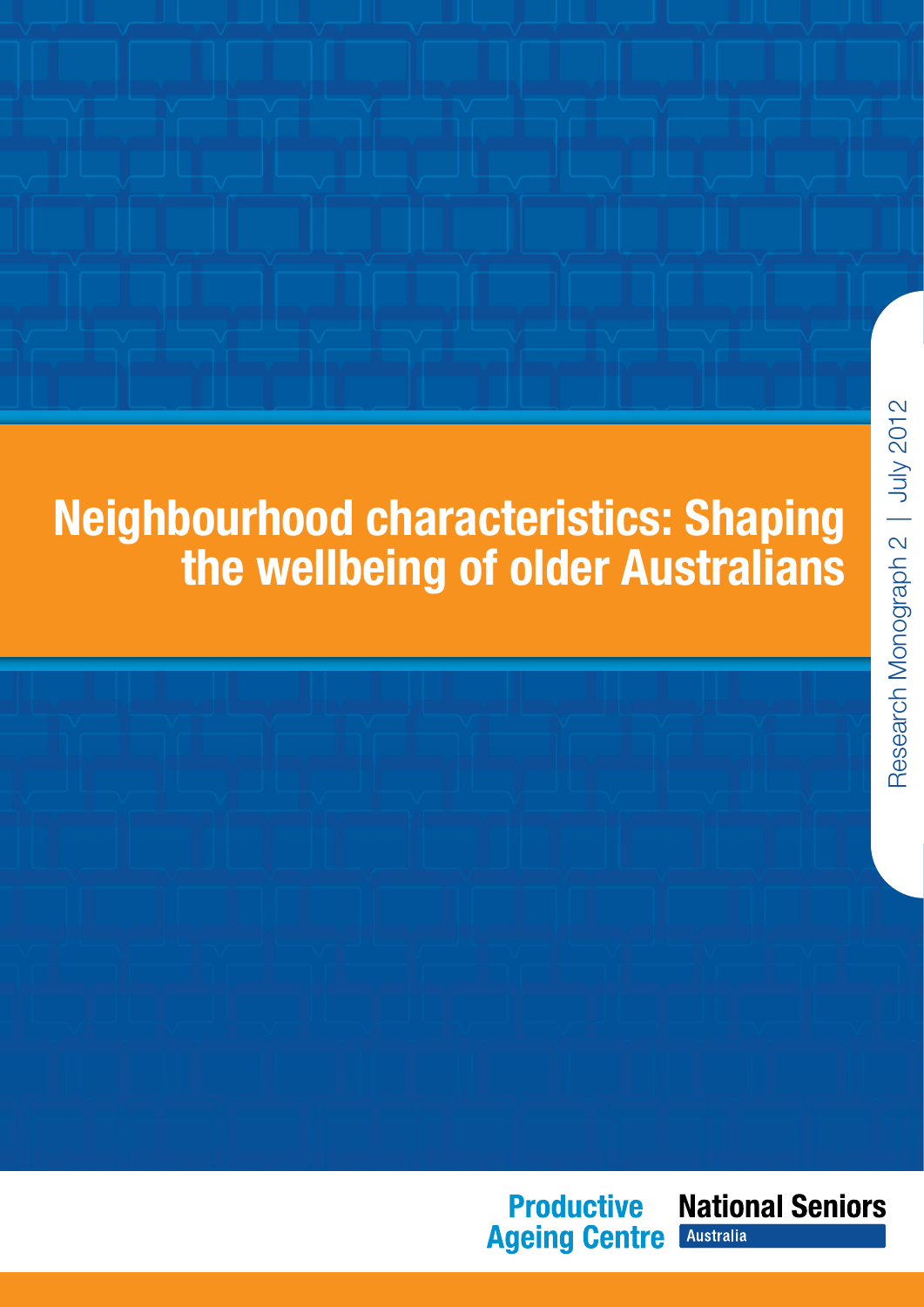#### Acknowledgements

This research was supported under the Australian Research Council's *Linkage Projects* funding scheme (project number LP0989584) in partnership with National Seniors Productive Ageing Centre and the Illawarra Retirement Trust. The findings and views reported are those of the authors and not necessarily those of the supporting agencies.

National Seniors Australia and the National Seniors Productive Ageing Centre gratefully acknowledge the financial and other support provided by the Australian Government to the National Seniors Productive Ageing Centre project.

The Australian Government accepts no responsibility for the accuracy or completeness of any material contained herein and recommends that users exercise their own skill and care with respect to its use.

The material in this report may include views or recommendations of other parties, which do not necessarily reflect the views of the Australian Government or indicate its commitment to a particular course of action.

A reference to a particular person, organisation, product or service in any part of this report in no way implies any form of endorsement by the Australian Government of that person, organisation, product or service.

The Australian Government disclaims, to the extent permitted by law, all liability for claims, losses, expenses, damages and costs the user may incur as a result of, or associated with,the use of the information contained herein for any reason whatever.

#### © National Seniors Productive Ageing Centre 2012

The National Seniors Productive Ageing Centre (NSPAC) owns copyright in this work. Apart from any use permitted under the Copyright Act 1968, the work may be reproduced in whole or in part for study or training purposes, subject to the inclusion of an acknowledgement of the source. Reproduction for commercial use or sale requires written permission from NSPAC.

While all care has been taken in preparing this publication, the NSPAC expressly disclaims any liability for any damage from the use of the material contained in this publication and will not be responsible for any loss, howsoever arising, from use or reliance on this material.

Publisher NSPAC ABN 81 101 126 587 ISBN 978-0-9871249-6-8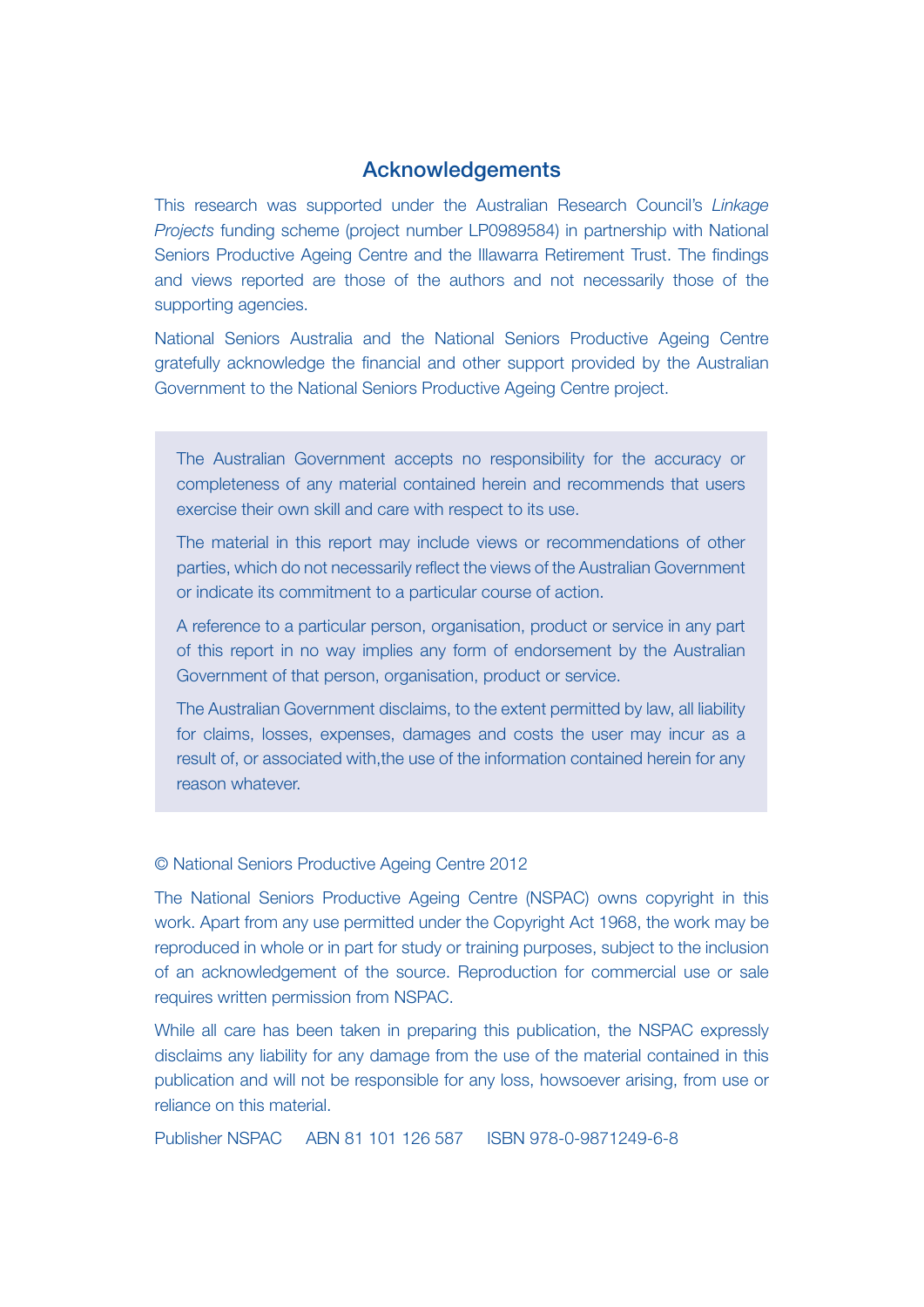# Neighbourhood characteristics: Shaping the wellbeing of older Australians

NSPAC Research Monograph No. 2, July 2012

Tim D. Windsor Flinders Centre for Ageing Studies and School of Psychology Flinders University

Elissa L. Pearson School of Psychology, Social Work, and Social Policy The University of South Australia

Dimity A. Crisp, Peter Butterworth, & Kaarin J. Anstey Centre for Research on Ageing, Health and Wellbeing The Australian National University

CITATION Pearson, E; Windsor, T et.al. (2012) 'Neighbourhood characteristics and Ageing Well - A survey of older Australian adults' NSPAC Research Monograph 2, National Seniors Productive Ageing Centre: Canberra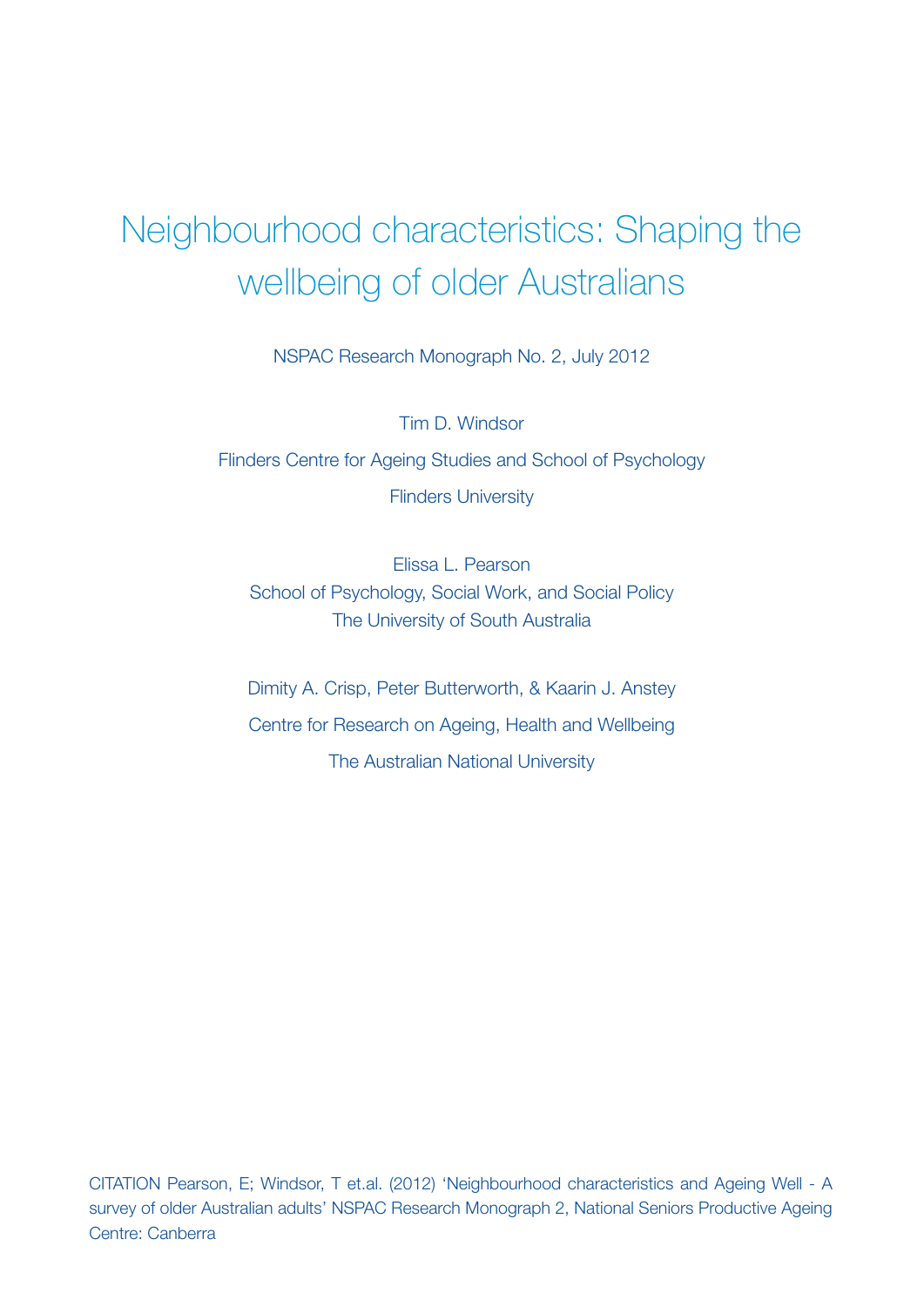# **Contents**

| Neighbourhood characteristics and ageing well - a survery of Australian older adults1 |
|---------------------------------------------------------------------------------------|
|                                                                                       |
| Previous research on neighbourhood/community characteristics and well-being1          |
|                                                                                       |
|                                                                                       |
| Perceptions of social cohesion and physical disorder in participants communities6     |
| Relationships between individual background and neighbourhood characteristics9        |
|                                                                                       |
| Neighbourhood characteristics and ageing well - adjusted models17                     |
|                                                                                       |
|                                                                                       |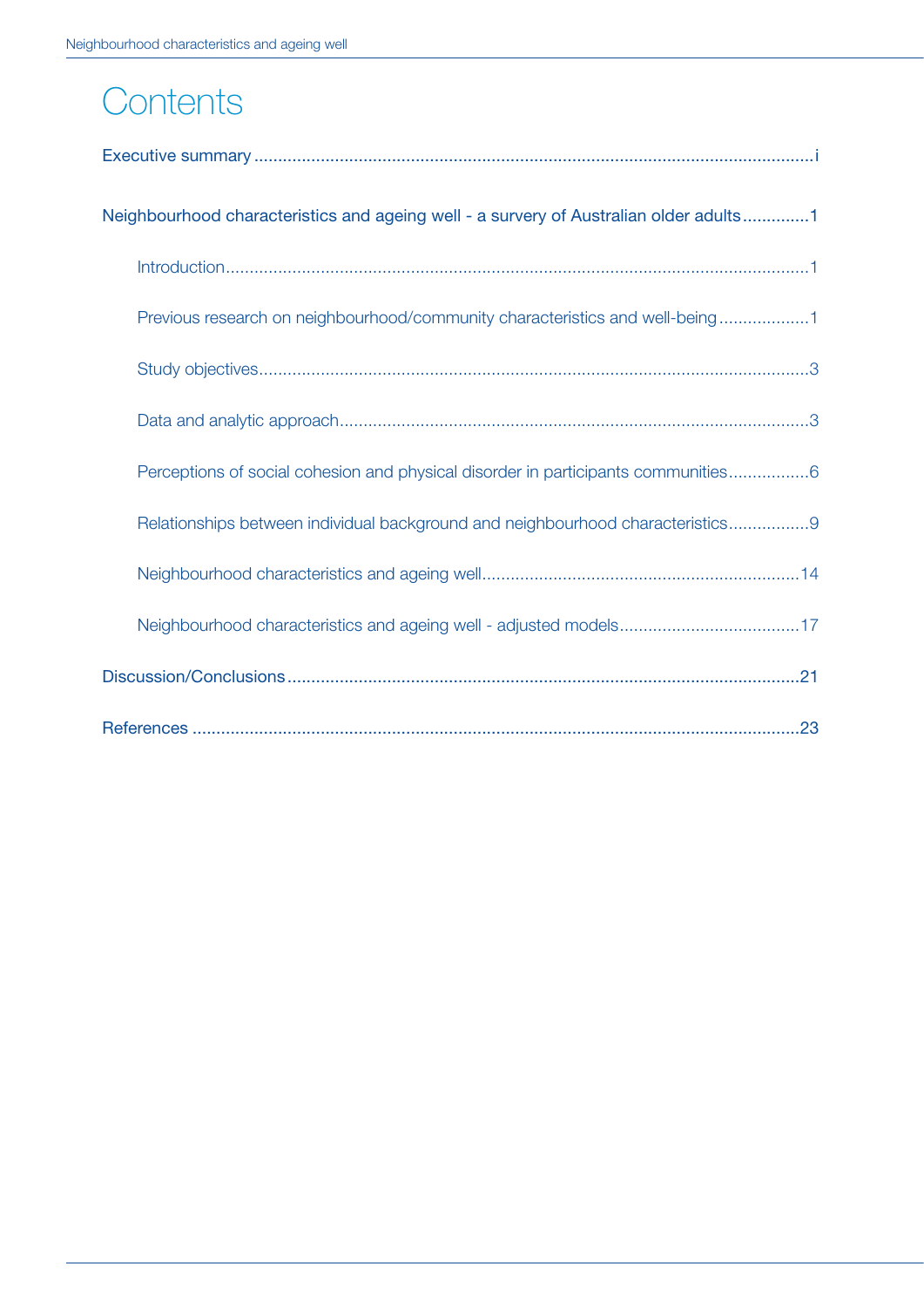# Executive Summary

With Australia's ageing population, it is increasingly important to understand factors that enhance the ability of older adults to retain independence and well-being into later life. While previous research in this area has traditionally focused on the characteristics of individuals, recognition is growing regarding the importance of the social and physical environment also contributing to health and happiness. As older adults are likely to spend a substantial proportion of their time in and around their home, neighbourhoods represent a particularly significant environment for this age group. The purpose of the present study was to increase understanding of the associations between neighbourhood characteristics and ageing well, with a sample of older Australians.

Specifically, we sought to;

- (1) explore older adults' perceptions of two aspects of their neighbourhood environment: social cohesion (e.g. trust, belonging) and disorder (e.g. presence of graffiti, vandalism),
- (2) consider the relationship between individual characteristics of older adults (e.g. age, gender, marital status) and perceptions of neighbourhood cohesion and disorder, and
- (3) examine the relationships between neighbourhood characteristics and markers of ageing well, including self-rated general health, mental health, social support, and loneliness.

A sample of 561 older adults from the Australian Capital Territory, aged 55-94, took part in the research, completing a questionnaire which included demographic information, perceptions of neighbourhood characteristics, and indicators of ageing well. Results indicated a generally high level of satisfaction with the neighbourhood environment. However, a small sub-group of respondents were identified who endorsed multiple negative responses about their neighbourhood. These individuals may be more vulnerable to negative outcomes.

Of the background characteristics, older age and having lived in the same residence for longer were associated with more positive perceptions of the neighbourhood environment. As time in residence appears a particularly important characteristic related to social cohesion, it may be valuable to look at ways of increasing social cohesion for older adults who have recently moved to new neighbourhoods or retirement communities. Neighbourhood characteristics, in turn, showed broad associations with all indicators of ageing well. Perceptions of disorder associated with the physical environment (e.g. no problems with vandalism, the area is kept clean, no vacant/deserted buildings) were mostly associated with physical and mental health, while social cohesion characteristics (e.g. feel a part of the area, most people in the area can be trusted) were associated with social networks/support and loneliness, as well as physical and mental health.

Final regression models that included statistical adjustment for differences in demographic characteristics indicated that higher levels of neighbourhood social cohesion were associated with better physical and mental health, as well as larger social networks/more social support. Taken together, the findings add to the growing body of research providing evidence that neighbourhood characteristics are associated with important facets of later life well-being. Policy measures aimed at enhancing the quality of neighbourhood environments may contribute in a positive way to broader strategies concerned with assisting older Australians to age well in place.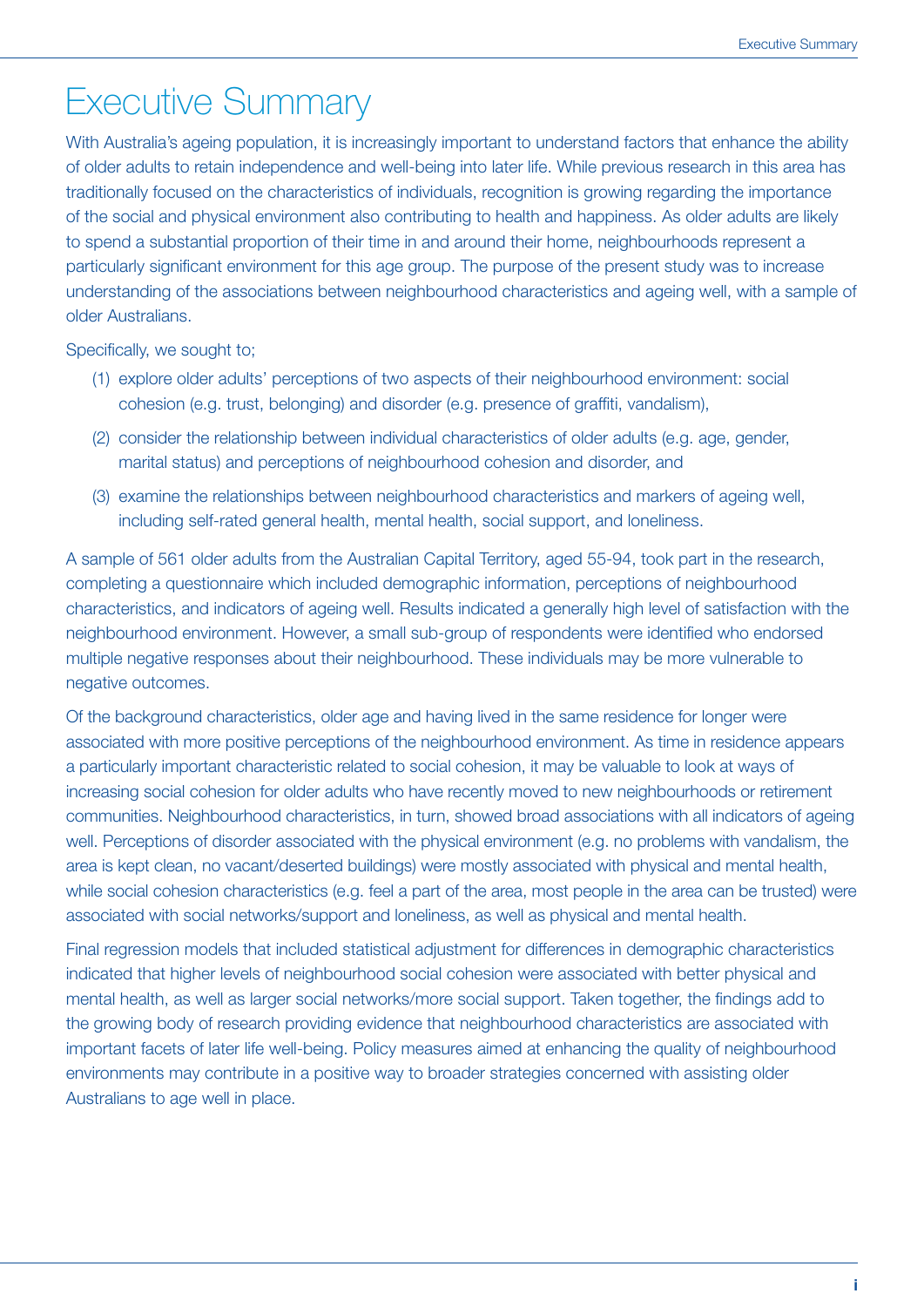# Neighbourhood characteristics and ageing well – a survey of older Australian adults

# **Introduction**

It is widely recognised that the Australian population is ageing, with the proportion of adults aged over 65 expected to make up 25% of the overall population by 2050 (ABS, 2008). These broad demographic changes have led to a growing research and policy interest in promoting quality of life during these later years (Bowling, 2008). The expectations of older adults are also changing, with the current generation approaching older age expecting to retain a high degree of independence and well-being into later life (Bowling & Iliffe, 2011). Consequently, a need exists to better understand how both different characteristics of individuals and different aspects of the broader social and physical environment, contribute to health, independence, and happiness in older adulthood.

Most previous research concerned with the well-being of older adults has focused on the characteristics of individuals, such as health, methods of coping with stress, and financial resources (cf. Charles, 2011; Diener, Suh, Lucas, & Smith, 1999; Reichstadt, Depp, Palinkas, Folsom, & Jeste, 2007). While this research has provided a necessary foundation for understanding ageing well, it is important to also consider how aspects of the immediate social and physical environments that older adults experience on a day-to-day basis could impact on ageing well. Such a perspective provides the basis for this report, which focuses on older Australians' perceptions of their neighbourhood surroundings, and how these perceptions are related to other key aspects of well-being in later life.

# Previous research on neighbourhood/community characteristics and well-being

There is growing recognition that 'place matters' in the context of ageing well. This is particularly the case given the preference of many older adults to remain in their homes and the 'ageing in place' National Policy objective (Andrews, 2001; Gardner, 2011). In fact, in Australia, a majority of adults aged 85 years and older continue to live in their own private dwellings (AIHW, 2007). The quality of the neighbourhood environment for well-being might be especially pertinent to older adults, due to the greater relative amount of time they are likely to spend in and around their homes after retirement, and among the oldest-old who may be likely to experience restrictions to mobility, loss of friends through their moving into aged-care facilities, and difficulties with driving (Beard et al., 2009; Gardner, 2011). Thus identifying neighbourhood characteristics associated with ageing well is important for the capacity to improve quality of life for older adults, as it may provide avenues for area-level interventions that could improve the well-being of communities.

The significance of the neighbourhood environment has been documented through various studies of the experiences of older adults themselves. Gardner (2011) spent time observing older adults navigating their neighbourhood environments and determined there were many meaningful sites, which enhanced mood and/or conversation. These included centres, parks, cafes and shops in the wider community, transitory zones people pass through during their daily activities, as well as semi-private places near the home such as gardens and driveways. A key feature was the purposeful navigation of these environments, with each viewed as an opportunity to connect with others and build new networks, or sustain existing friendships. Such interactions appear to promote greater social participation and general life engagement, which are important components of well-being (Bowling & Stafford, 2007). For older women living alone, the neighbourhood environment has similarly been described as important for providing ongoing opportunities for social interactions, as well as helping to alleviate concerns over safety, particularly when there is a strong sense of emotional attachment to the area (Walker & Hiller, 2007).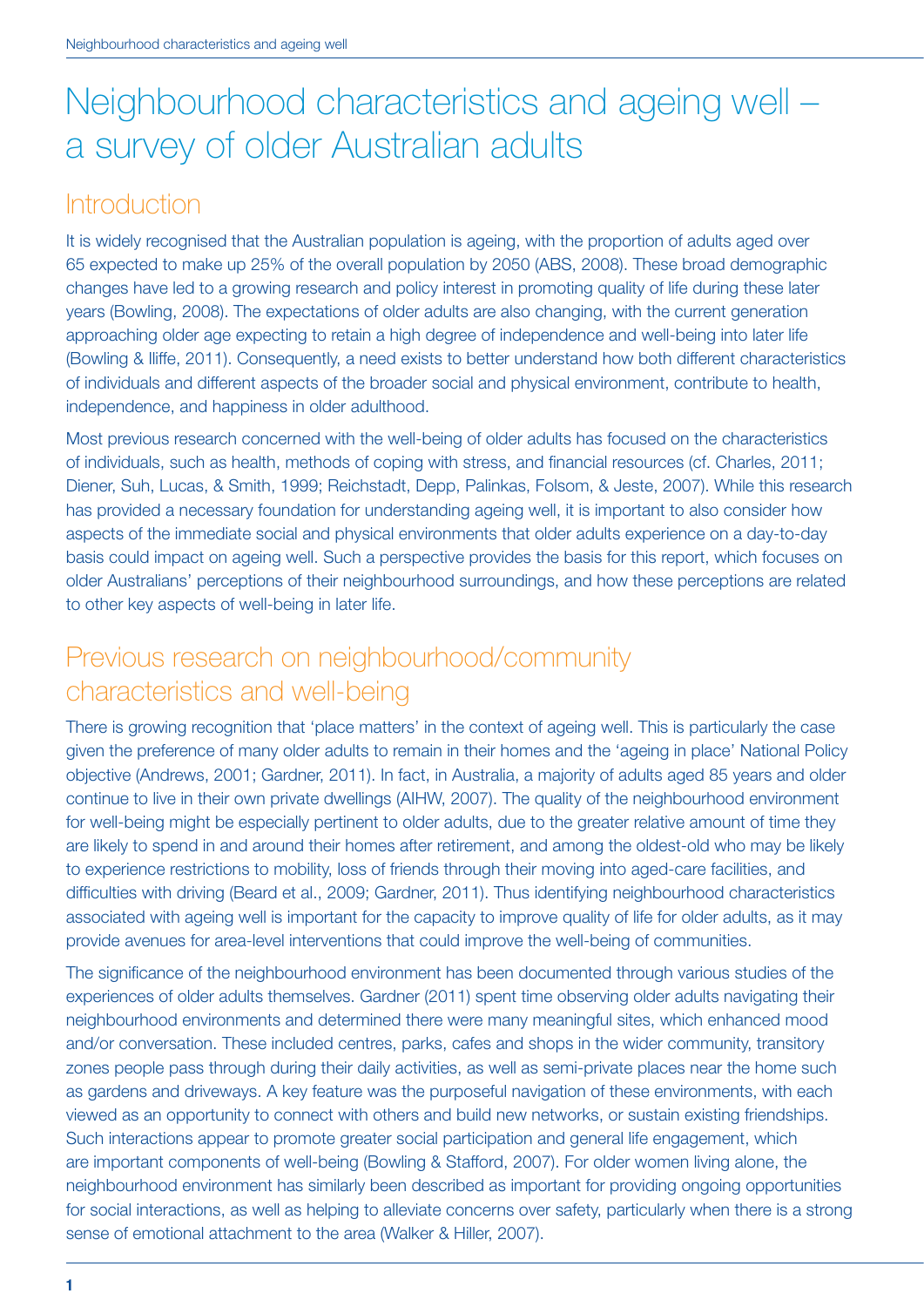Other population-based research also suggests neighbourhood quality may be associated with numerous facets of health and well-being. United States census data indicated that living in areas with higher poverty was linked to poorer self-rated health (Subramanian, Kubzansky, Berkman, Fay, & Kawachi, 2006), while neighbourhood characteristics associated with walkability influenced whether or not participants identified as being disabled (Beard et al., 2009). Rantakokko et al. (2009) similarly demonstrated there was a relationship between fear of moving outdoors and the risk of actual walking difficulties over the next 3.5 years, with characteristics of the physical neighbourhood environment such as poor street conditions, noisy traffic, and hills increasing levels of fear. Aspects of the broader neighbourhood context can therefore add to, or interact with characteristics of individuals in shaping well-being (Brown et al., 2009); with the physical environment in particular providing opportunities for, or barriers to, ongoing activity and engagement with the broader community.

Examples of common barriers to the community engagement of older adults include discontinuous or broken footpaths, poor or no public transport, and a lack of lighting, while high levels of traffic and poor street conditions were identified as impacting negatively on individuals with existing mobility impairment. Such barriers are more likely to be found in socioeconomically disadvantaged neighbourhoods, and research supports that individuals from these areas have significantly higher levels of physical impairment than those living in higher SES (Socio Economic Status) neighbourhoods, even when taking into account differences in individual SES (Ross & Mirowski, 2008). Reducing neighbourhood barriers to community engagement, mobility and independence are important for supporting the physical health and independence of our older community residents, as well as reducing isolation (Beard et al., 2009; Stenner, McFarquhar & Bowling, 2011).

The availability of adequate local facilities has also been identified as important in promoting good health, functioning, and social participation. These include good transport, places to walk, health and social services, and recreational facilities/community centres (Brown et al., 2009; Brown, Ang, & Pebley, 2007). Beard et al. (2009) describe how interventions to increase access to transport and provide easy access to shops and recreational facilities can help create urban environments more conducive to healthy lifestyles and community engagement. Enhanced opportunities for social functioning through these services may also promote greater neighbourliness and social cohesion in the area (Bowling & Stafford, 2007). Trust and social cohesion between neighbours in turn enhances comfort and support and a sense of belonging in the neighbourhood, which are ultimately related to greater social participation and well-being (Bowling, 2011; Richard, Gauvin, Gosselin, & Laforest, 2008).

Research has further demonstrated associations of neighbourhood characteristics with mental health and cognitive functioning. Residing in lower SES areas has been identified as a significant predictor of depression across numerous studies (Kim, 2008) and deprived areas have been associated with reduced mental (as well as physical) health (Stafford, Gimeno & Marmot, 2008). Those residing for longer than 10 years in areas classified as deprived not only showed poorer mental health overall, but also did not show the typical gains in mental health over time that have regularly been found in studies of ageing. Research has additionally shown that higher levels of neighbourhood cohesion (i.e. belongingness and friendships) are related to better mental health, even after controlling for differences in social support quality (Gale, Dennison, Cooper, & Sayer, 2011).

While these studies have begun to uncover the relationships between neighbourhood characteristics and well-being, much of the research has used census data and has been based on indirect objective indicators of neighbourhood quality based upon typical characteristics of different postal areas (e.g. Beard et al., 2009; Stafford et al., 2008). Few studies have examined relationships of neighbourhood characteristics to aspects of ageing well using perceptions of neighbourhood quality provided by older adults themselves (c.f. Weden,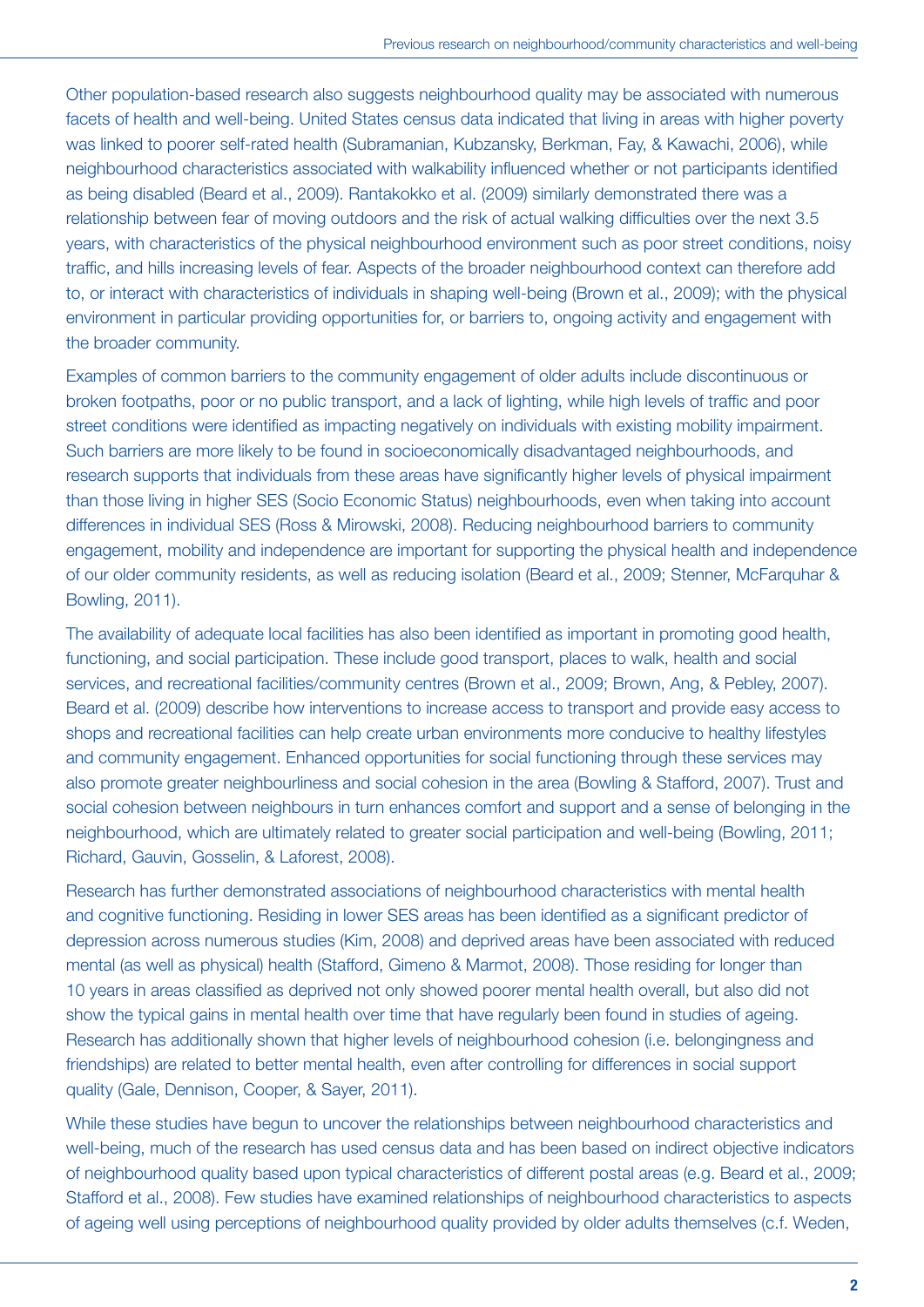Carpiano & Robert, 2008). Moreover, there is scant research examining associations of neighbourhood characteristics with health and well-being among older Australians (for exceptions see Walker & Hiller, 2007; Young, Russell & Powers, 2004). Recognition of these gaps in knowledge, and growing acknowledgement of the importance of the neighbourhood context in influencing health and well-being led to the development of the following study aims.

# Study objectives

The purpose of the present study was to examine the relationship between neighbourhood characteristics and key aspects of ageing well in an Australian sample of community-dwelling older adults. The report will:

- Provide information about older adults' perceptions of the positive (social cohesion) and negative (neighbourhood disorder) elements of their neighbourhood;
- Demonstrate the relationship between demographic characteristics of individuals (i.e. age, sex, partner status, employment status, time in residence) and perceptions of neighbourhood cohesion, and neighbourhood disorder;
- Examine the relationships between neighbourhood cohesion/disorder and markers of ageing well. including general self-rated health, mental health, physical activity and quality of social support;
- Add to current knowledge concerning the role of neighbourhood and community characteristics in facilitating the successful ageing of older Australians.

## Data and analytic approach

The data was collected in 2009 as part of a larger study of community-dwelling older adults from the Australian Capital Territory. Sampling began with the random selection of 2000 adults from the Australian electoral roll, aged 55 years or older. A small portion of this sample (n=27) were excluded as they did not meet the participation criterion of living within a community setting. The remaining 1973 individuals were mailed an invitation to participate in the research, along with the questionnaire materials. A total of 561 questionnaires were returned (a response rate of 28.4%). Participants completed a range of survey materials as part of the larger study; however, only measures used in the current report are described below.

#### Demographic characteristics

Information was collected regarding participant age (in years) at the time of the study, gender, ethnicity, marital status, retirement status, driving status, current living arrangement (home owner, renter), and years in their current place of residence.

#### Neighbourhood characteristics

Perceptions of neighbourhood disorder and cohesion were assessed with a series of eight items used previously in the United States Health and Retirement Study (HRS, 2010). Each item presented participants with two opposing statements and participants were required to indicate on a 7- point scale how much they agreed with the statement (e.g. 1='I feel that I don't belong in this area', 7='I really feel part of this area'). Four of these items considered the social cohesion within the neighbourhood (i.e. trust and a sense of belonging) and the other four considered aspects of physical disorder (i.e. problems with vandalism or graffiti and safety concerns). The scale was scored such that a higher score indicated more favourable neighbourhood characteristics (e.g. a higher level of social cohesion or lower level of physical disorder).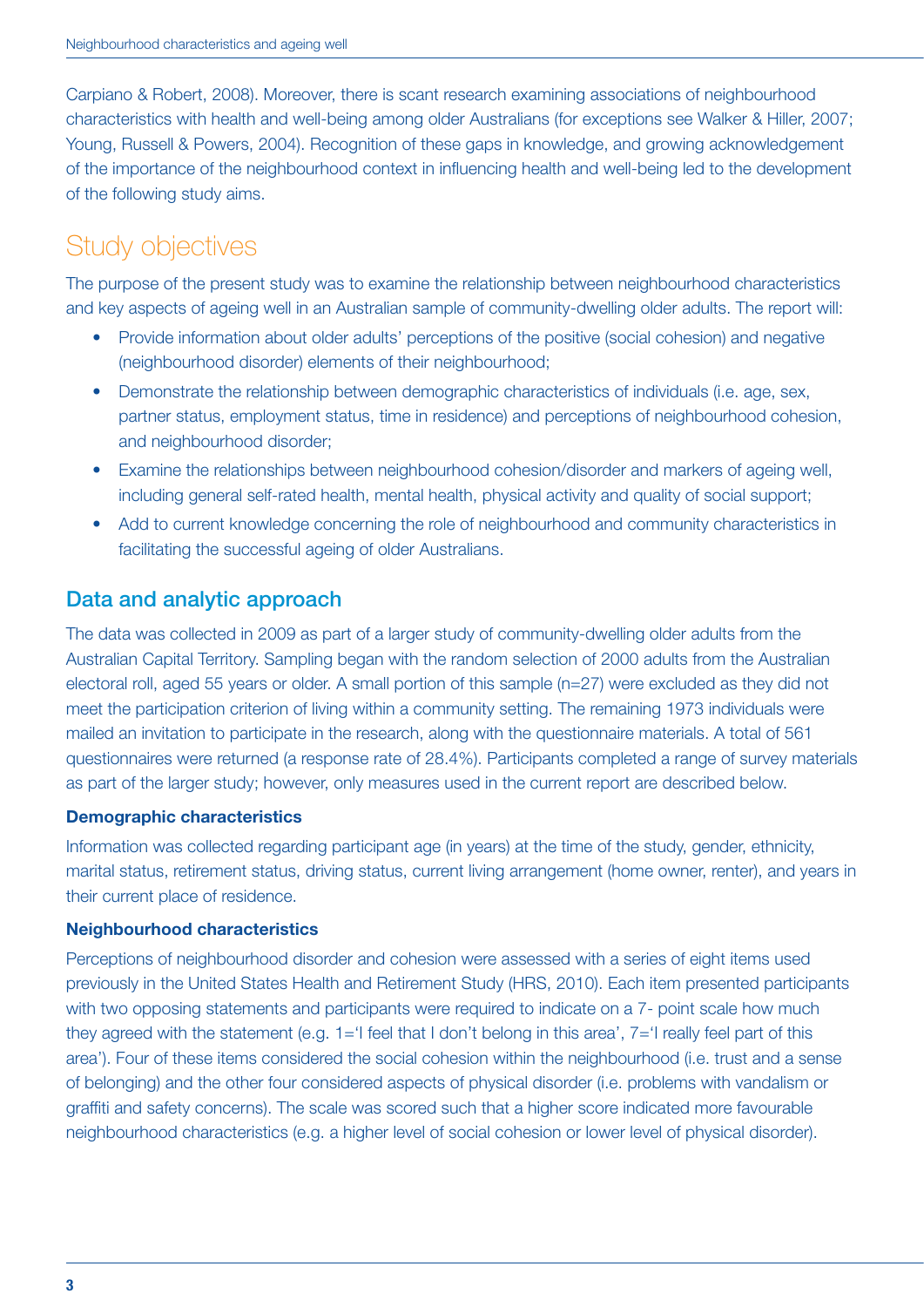#### Indicators of ageing well

The self-rated health of participants was assessed using a single item from the RAND-36 (McHorney, Ware, & Raczek, 1993; Ware & Sherbourne, 1992). The item asked participants to rate their general health on a 5-point scale ranging from poor to excellent. Responses are then converted to a 100-point scale, with possible scores 0 (poor) to 100 (excellent).

Mental health was assessed using the 21 item Depression Anxiety Stress Scale (DASS-21, short form version), a widely used indicator of depression, anxiety and stress (Henry & Crawford, 2005). Participants were presented with 7 statements in each domain (depression, anxiety, stress), for example, 'I couldn't seem to experience any positive feeling at all', and asked to indicate on a 4-point scale how much of the time over the past week each item applied to them (e.g. 1= 'did not apply to me at all', 4= 'applied to me very much, or most of the time'). Higher scores indicate higher levels of depression, anxiety and stress.

Social networks and perceived support from family, friends, and neighbourhood social networks were measured using the Lubben Social Network Scale (LSNS-18). Participants completed 6 items for each domain (family, friends, neighbours), for example 'how many relatives do you hear from at least once a month' and 'how often is one of your relatives available for you'. Responses were scored on a 6 point scale (e.g. 1= 'none/never', 6= 'nine or more/always'). Higher scores reflect larger networks and higher perceived social support (Lubben et al., 2006).

Loneliness was assessed using the 3 Item Loneliness Scale (Hughes, Waite, Hawkley, & Cacioppo, 2004). Participants were asked to respond to questions such as 'how often do you feel you lack companionship?' on a 3-point scale (1= 'hardly-ever or never', 3= 'often'). Higher scores indicate a greater degree of loneliness.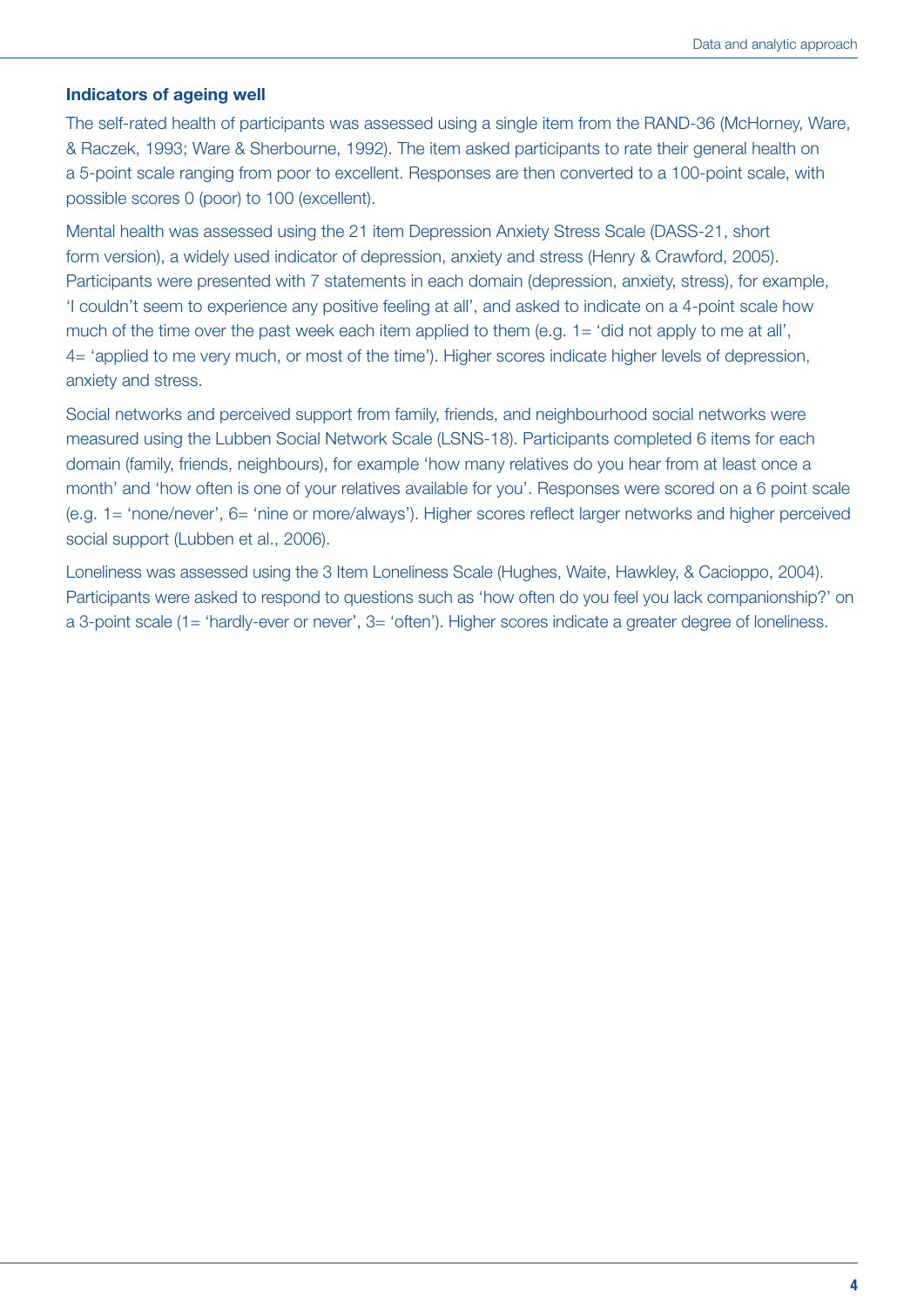## Sample characteristics

The characteristics of the study sample are provided in Table 1. Consistent with the AIHW (2007) report, a majority of the sample owned their own home and resided within houses (rather than villas or units). Many participants had lived in their current home for a substantial period of time, the average time in residence approaching 19 years.

| $\mathsf{N}$             |                            | $553 - 561a$  |  |
|--------------------------|----------------------------|---------------|--|
| Age                      | Age range                  | 55-94         |  |
|                          | Age, M (SD)                | 65.39 (8.29)  |  |
| Gender                   | Female                     | 51.5%         |  |
| <b>Ethnicity</b>         | Caucasian                  | 71.8%         |  |
|                          | Asian                      | 2.0%          |  |
|                          | African-American           | 1.1%          |  |
|                          | Not specified/Other        | 25.1%         |  |
| <b>Marital status</b>    | Married/Defacto            | 73.3%         |  |
|                          | Separated/Divorced         | 14.0%         |  |
|                          | Widowed                    | 8.8%          |  |
|                          | Never married              | 3.9%          |  |
| <b>Employment</b>        | Working full-time          | 32.9%         |  |
|                          | <b>Partially retired</b>   | 14.1%         |  |
|                          | <b>Fully retired</b>       | 53.0%         |  |
| <b>Voluntary work</b>    | Volunteer                  | 50.7%         |  |
| <b>Education</b>         | <5 years secondary         | 37.4%         |  |
|                          | 5+ years secondary         | 62.5%         |  |
| Home ownership           | Own residence              | 89.8%         |  |
| <b>Property type</b>     | House                      | 80.1%         |  |
|                          | Townhouse/Villa            | 13.6%         |  |
|                          | Unit/Apartment             | 4.7%          |  |
| <b>Time in residence</b> | Range of time in residence | 0-64 years    |  |
|                          | Time in residence, M (SD)  | 18.82 (13.37) |  |

#### *Table 1. Sample characteristics.*

<sup>a</sup>Ns varied on account of different proportions of missing data across survey items *M* Mean *(SD)* Standard Deviation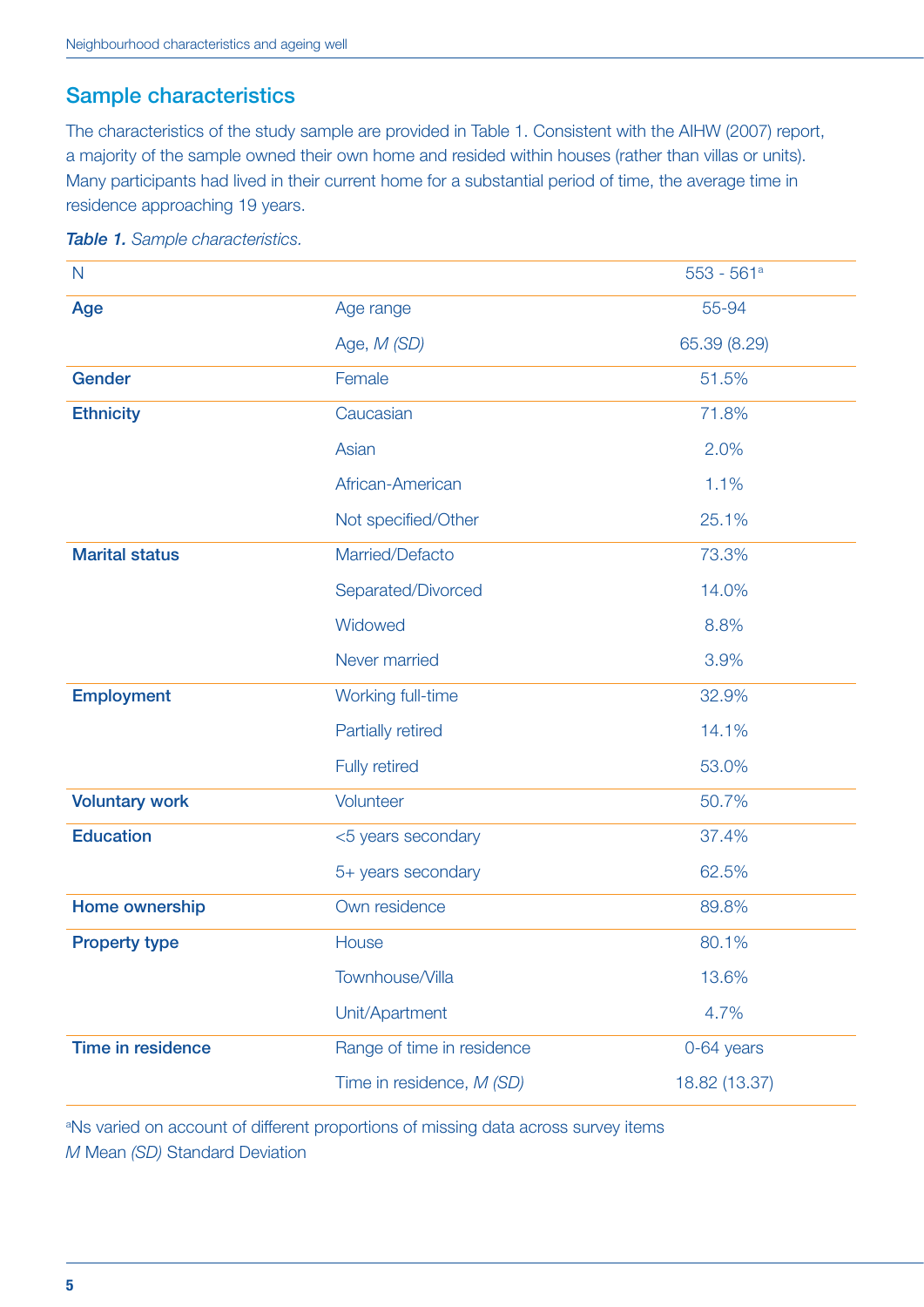# Perceptions of social cohesion and physical disorder in participants' communities

Our initial analysis was concerned with providing a broad picture of the nature of our participants' perceptions of the positive and negative aspects of their neighbourhood environments. To examine the pattern of responses to each individual neighbourhood item, percentages of individuals responding in agreement with the statement on the left (score 1-3), responding neutrally (score 4), or responding in agreement with the statement on the right (score 5-7) were calculated.

As shown across Figures 1-8, the majority of responses to each item indicated favourable perceptions of the neighbourhood. On average three quarters (64.7% - 87%) of people perceived their current living environment as positive. The majority of participants perceived their neighbourhoods as clean (75.6%), most were not concerned about vacant or deserted houses or storefronts in the area (87%), and most reported no significant problems with vandalism (77.6%; Figures 2, 6, 8). Interestingly though, a significant minority (approximately 21%) of participants reported that people would be afraid to walk alone after dark in their neighbourhood (Figure 4).

Participants largely felt a sense of belongingness in their neighbourhood (74.4%), and perceived the people in the area as friendly (78%) and trustworthy (73.6%; Figure 1, 3, 5). However, over a third (35.3%), were not confident that if they were in trouble somebody in the area would help them (Figure 7).

While the findings suggest most of this sample of older adults held generally positive perceptions of their community and neighbourhood area, it is important to draw attention to indications that at least 10% of participants (with the exception of Item 8 regarding vacant buildings, 8.7%) showed negative perceptions of the neighbourhood environment in relation to each item (i.e. low levels of social cohesion or high levels of physical disorder). To explore the negative aspects of the

*Figure 1.* Belongingness in neighbourhood area (Item 1).





*Figure 2.* Problems with graffiti and vandalism (Item 2).

*Figure 3.* Trustworthiness of people in neighbourhood (Item 3).





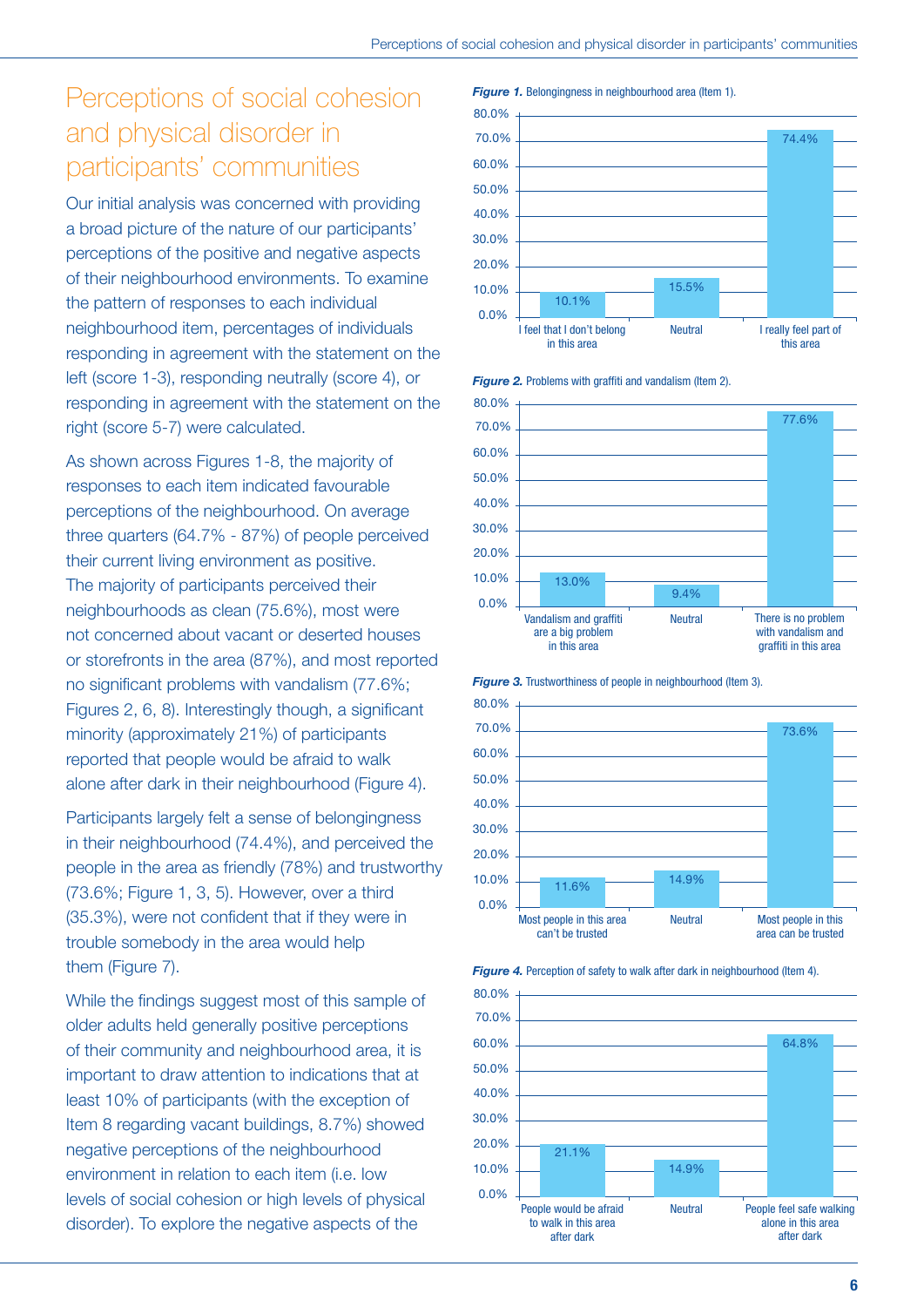neighbourhood environment further, we considered patterns of responses across individuals. A score was calculated for how many times each individual gave a negative response, ranging from 0 (answering every item positively) to 8 (answering every item negatively). Figure 9 displays the distribution of multiple negative responses.

Almost half of all participants reported being satisfied with all eight aspects of their neighbourhood environment. A further 39% of the sample expressed dissatisfaction with just one or two elements of their neighbourhood. However, a small proportion of participants (6.9%), endorsed four or more negative responses, suggesting overall dissatisfaction with their neighbourhood. These individuals may be more vulnerable to negative outcomes through the cumulative effect of dissatisfaction across multiple facets of neighbourhood life and could be an important group to identify and target for interventions to enhance the physical or social characteristics of the neighbourhood environment.

#### *Figure 5.* Perception of friendliness of people in the area (Item 5).



*Figure 6.* Perception of cleanliness of the area (Item 6).



**Figure 7.** Perception neighbours would help if you were in trouble (Item 7).





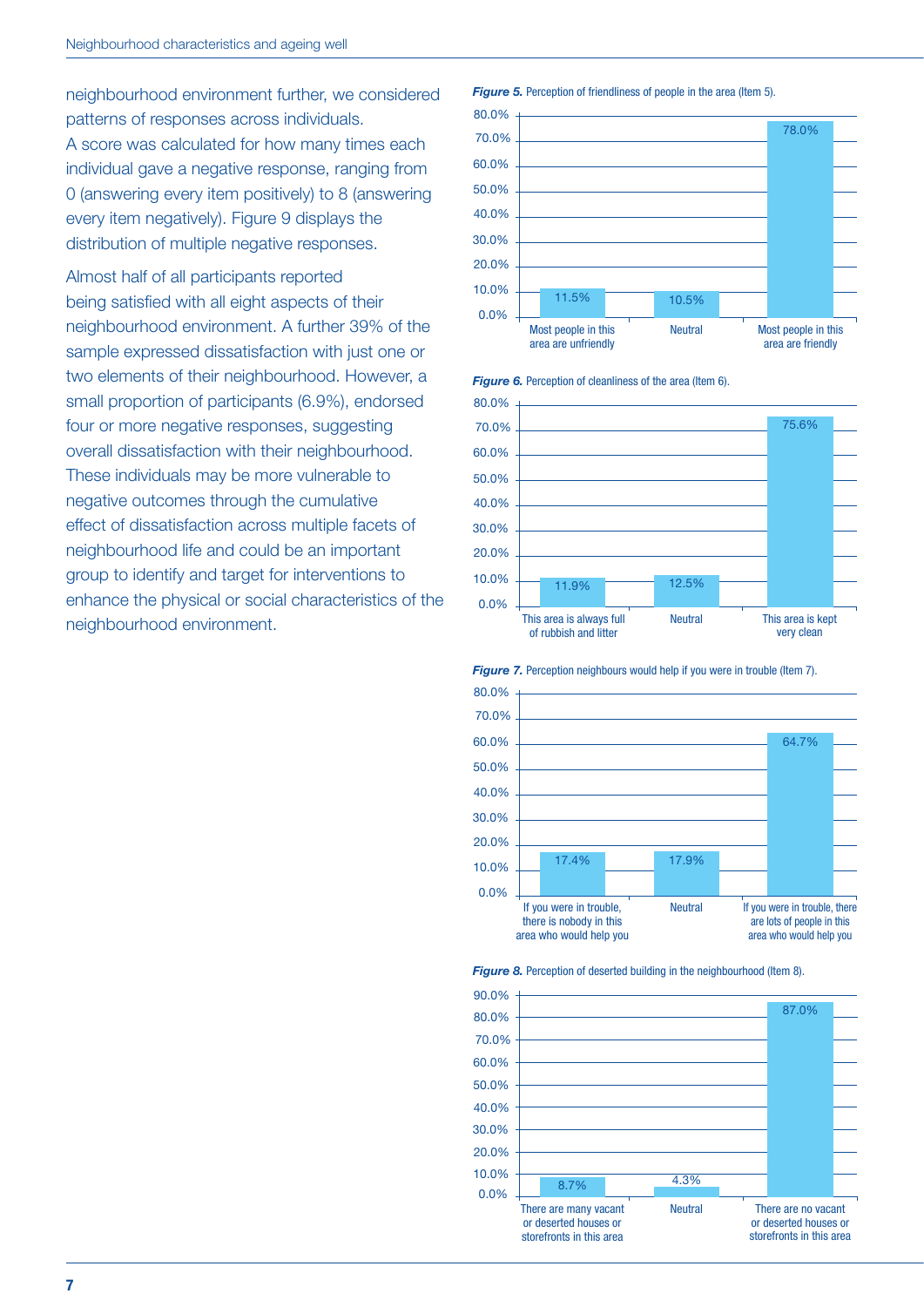The results shown in Figure 9 also indicate that there was not an identifiable sub-group of participants who consistently reported negative perceptions across all items (i.e. very few older adults reported six, seven, or eight negative aspects of their neighbourhood environment). This suggests that every neighbourhood may have a unique combination of perceived strengths and limitations.



*Figure 9.* Percentage of participants endorsing multiple negative responses about their neighbourhood characteristics.

#### Section summary

- Almost 50% of older adults expressed satisfaction with all aspects of their neighbourhood environment.
- The most commonly identified neighbourhood problems were perceptions related to safety of walking in the area after dark and that help would not necessarily be available to those in trouble.
- Very few older adults endorsed more than 5 negative perceptions, suggesting the proportion of negative responses to each item were not indicative of a single sub-group of individuals with broadly negative perceptions of their neighbourhood. Instead, every neighbourhood likely has a unique profile of strengths and limitations in social cohesion and physical disorder.
- A small group of older adults reported 3-4 negative perceptions relating to their neighbourhood environment. These individuals may be more vulnerable to negative outcomes.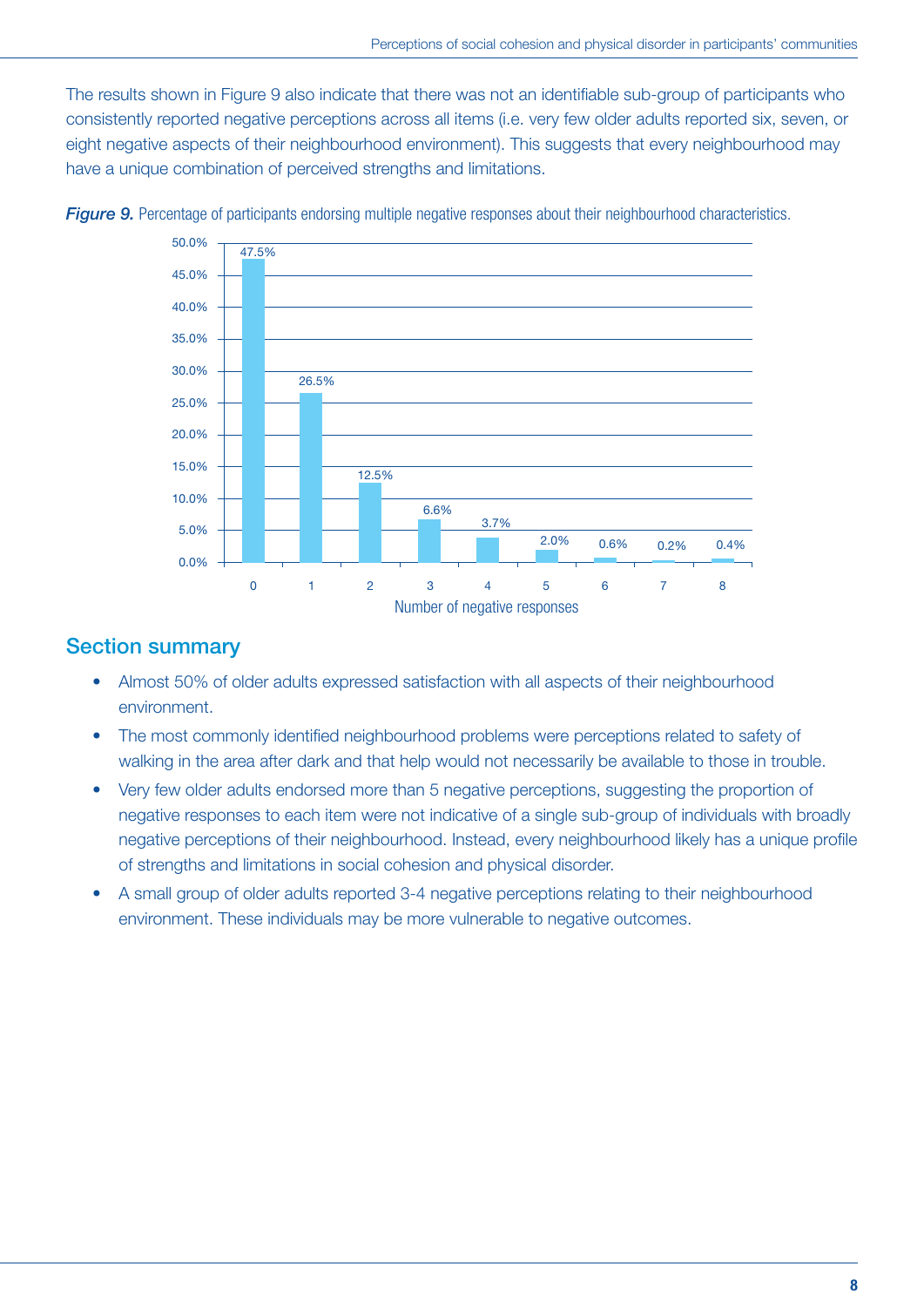# Relationships between individuals' background characteristics and neighbourhood characteristics

Our next analyses were concerned with the relationship between individual demographic characteristics and perceptions of the neighbourhood. The results below are based on examination of differences in neighbourhood perceptions as a function of gender, partner status, age, time in residence, and employment status.

#### Gender

Overall, the assessments of neighbourhood characteristics by men and women were similar (see Table 2). However, women were significantly less likely to report the neighbourhood as a safe place to be walking alone after dark (t(549) = 5.02, p<.001). This is important as there may be implications for the mobility and independence of females and reduced opportunity to partake in social activities that take place after dark. In areas with high proportions of older adults improved lighting or a greater security presence may help alleviate some of these safety concerns (Foster & Giles-Corti, 2008; Wilcox, Bopp, Oberrecht, Kammermann, & McElmurray, 2003).

| A lower score (closer to 1)<br>indicates stronger agreement with<br>the statement on the left | <b>Male</b><br>(S.D.) | <b>Female</b><br>(S.D.) | A higher score (closer to 7)<br>indicates stronger agreement with<br>the statement on the right |
|-----------------------------------------------------------------------------------------------|-----------------------|-------------------------|-------------------------------------------------------------------------------------------------|
| I feel that I don't belong in this area                                                       | 5.48<br>(1.47)        | 5.60<br>(1.59)          | I really feel part of this area                                                                 |
| Vandalism and graffiti are a big                                                              | 5.48                  | 5.43                    | There is no problem with vandalism                                                              |
| problem in this area                                                                          | (1.46)                | (1.67)                  | and graffiti in this area                                                                       |
| Most people in this area can't                                                                | 5.38                  | 5.40                    | Most people in this area can                                                                    |
| be trusted                                                                                    | (1.41)                | (1.59)                  | be trusted                                                                                      |
| People would be afraid to walk in this                                                        | 5.34                  | $4.61***$               | People feel safe walking alone in this                                                          |
| area after dark                                                                               | (1.53)                | (1.86)                  | area after dark                                                                                 |
| Most people in this area are unfriendly                                                       | 5.39<br>(1.46)        | 5.63<br>(1.53)          | Most people in this area are friendly                                                           |
| This area is always full of rubbish                                                           | 5.29                  | 5.34                    | This area is kept very clean                                                                    |
| and litter                                                                                    | (1.28)                | (1.56)                  |                                                                                                 |
| If you were in trouble, there is nobody<br>in this area who would help you                    | 4.91<br>(1.46)        | 5.03<br>(1.71)          | If you were in trouble, there are lots of<br>people in this area who would<br>help you          |
| There are many vacant or deserted                                                             | 6.21                  | 6.00                    | There are no vacant or deserted                                                                 |
| storefronts in this area                                                                      | (1.23)                | (1.72)                  | houses or storefronts in this area                                                              |

*Table 2. Neighbourhood characteristics average score by gender.*

(S.D.) Standard Deviation  $* p < .05, ** p < .01, ** p < .001$  (one-tailed significance)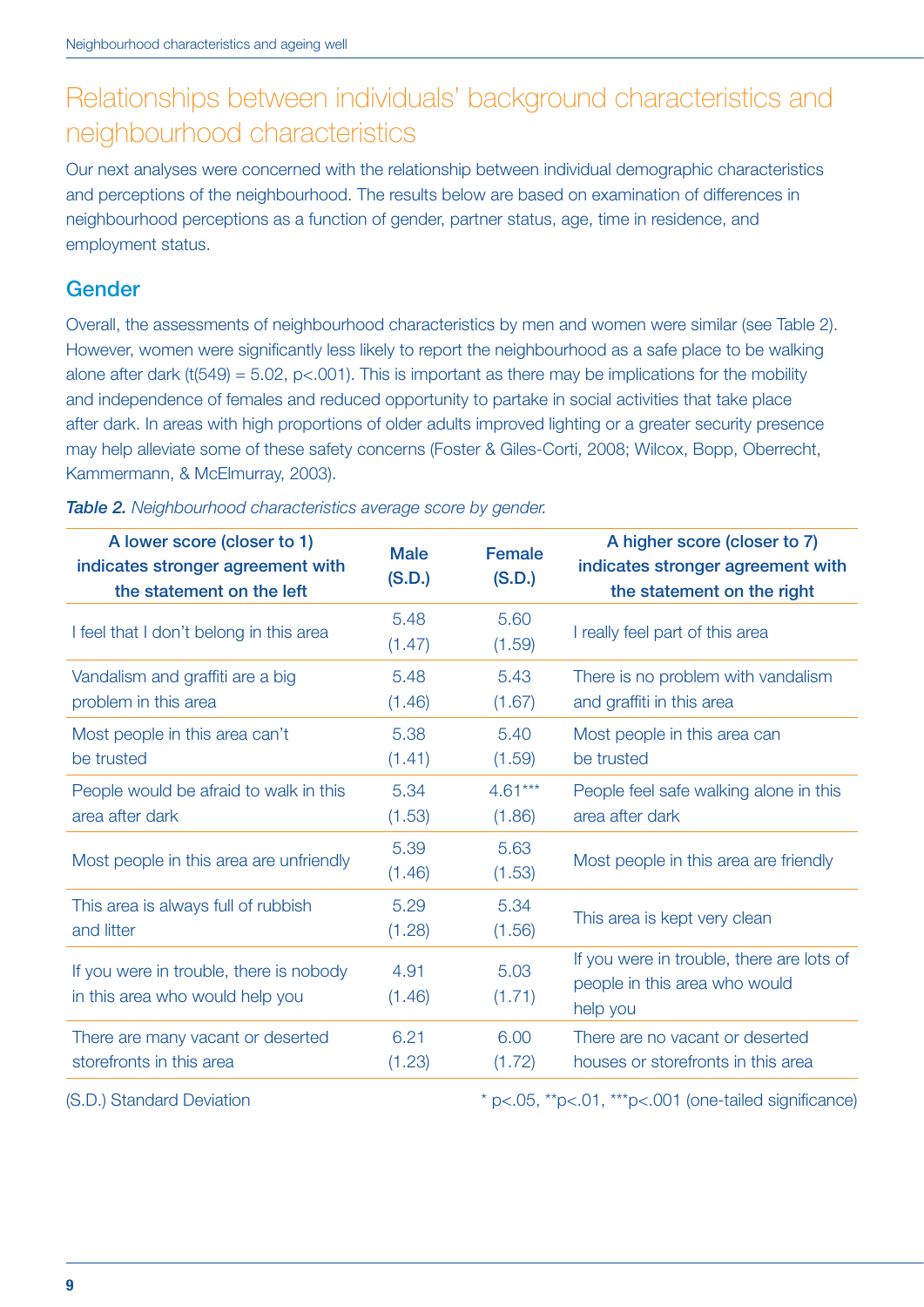## Partner status

Comparisons between partnered (married or de-facto) and non-partnered (separated, divorced, widowed, or never married) individuals indicated that partnered individuals were significantly more likely to report that most people in their neighbourhood were friendly,  $(t(540) = 20.83, p<.05)$ . No difference was found in the other perceptions of the neighbourhood environment. This is an interesting finding as those older adults without a partner could be expected to rely more on neighbourhood relations and friendships for social engagement and support (Cornwell, Laumann, & Schumm, 2008; Newall et al., 2009; Scott et al., 2007; Walker & Hillier, 2007; Wenger, 1997).





# Age

Differences in neighbourhood perceptions were also examined by age. Figure 11 illustrates the average rating for respondents aged 64 and under, 65-74 years, and 75+, on each item. Although older adults in general tended to perceive their neighbourhood more positively compared to the younger respondents, few statistically significant differences emerged. Age groups differed significantly on their perceptions of problems with vandalism and graffiti in the area, (F(2, 546) = 4.811, p<.01), with those over 75 reporting significantly better neighbourhood characteristics (i.e. fewer problems) compared to those aged 65-74. Similarly, perceptions that most people in the area could be trusted differed by age category, (F(2, 544) = 5.10, p<.01), with adults 75 or older displaying significantly higher levels of trust within their neighbourhood in comparison to those 64 or younger. Perceptions that most people in their neighbourhood were friendly also differed according to age group,  $(F(2, 542) = 5.43, p < 01)$ . Those aged 64 or under were significantly lower than the other age groups in their ratings of the friendliness of people within their neighbourhood.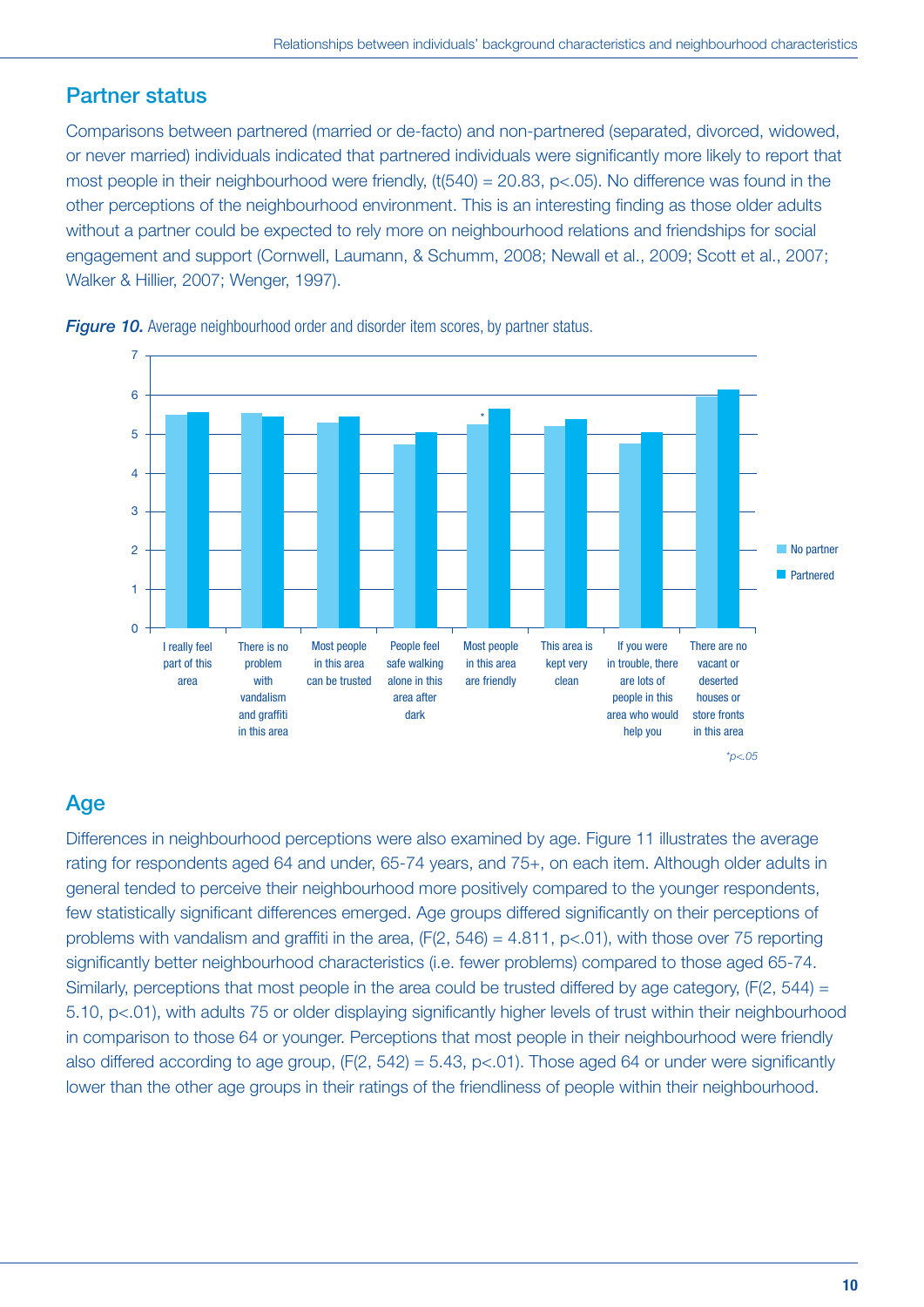

#### *Figure 11.* Average neighbourhood order and disorder item scores, by age group.

The finding that those aged 64 or younger provided significantly lower ratings regarding the friendliness and trustworthiness of others in their neighbourhood area is an interesting result, which may stem from members of the younger group having less familiarity with their neighbours due to their still being active in the workforce, and thus typically spending less time around the home (ABS, 2003; Brown et al., 2009; Krantz-Kent & Stewart, 2007). It is also possible that the more positive perceptions expressed by the older age groups in general are the result of shifting motivational priorities with age that are reflected in a growing emphasis on promoting close relationships, and an increasing emphasis on positive aspects of emotional experience (Carstensen, Fung, & Charles, 2003; Mather & Carstensen, 2005).

#### Time in residence

The association between the length of time in current residence and perceptions of neighbourhood cohesion and disorder were examined using correlational analyses (see Table 3).

| <b>Neighbourhood characteristics</b>             | Size of relationship (r)                                    |
|--------------------------------------------------|-------------------------------------------------------------|
| Feel part of this area                           | $.201***$                                                   |
| No problems with vandalism and graffiti          | $-.031$                                                     |
| Most people in the area can be trusted           | $.161***$                                                   |
| Feel safe walking alone after dark               | $-.035$                                                     |
| Most people in this area are friendly            | $.115***$                                                   |
| The area is kept very clean                      | .061                                                        |
| If in trouble, lots of people in area would help | $.115***$                                                   |
| No vacant or deserted houses or shops            | $-.051$                                                     |
| (r) correlation coefficient                      | $*$ p<.05, $*p$ <.01, $*kp$ <.001 (one-tailed significance) |

**Table 3.** Correlations between neighbourhood characteristics and time in residence.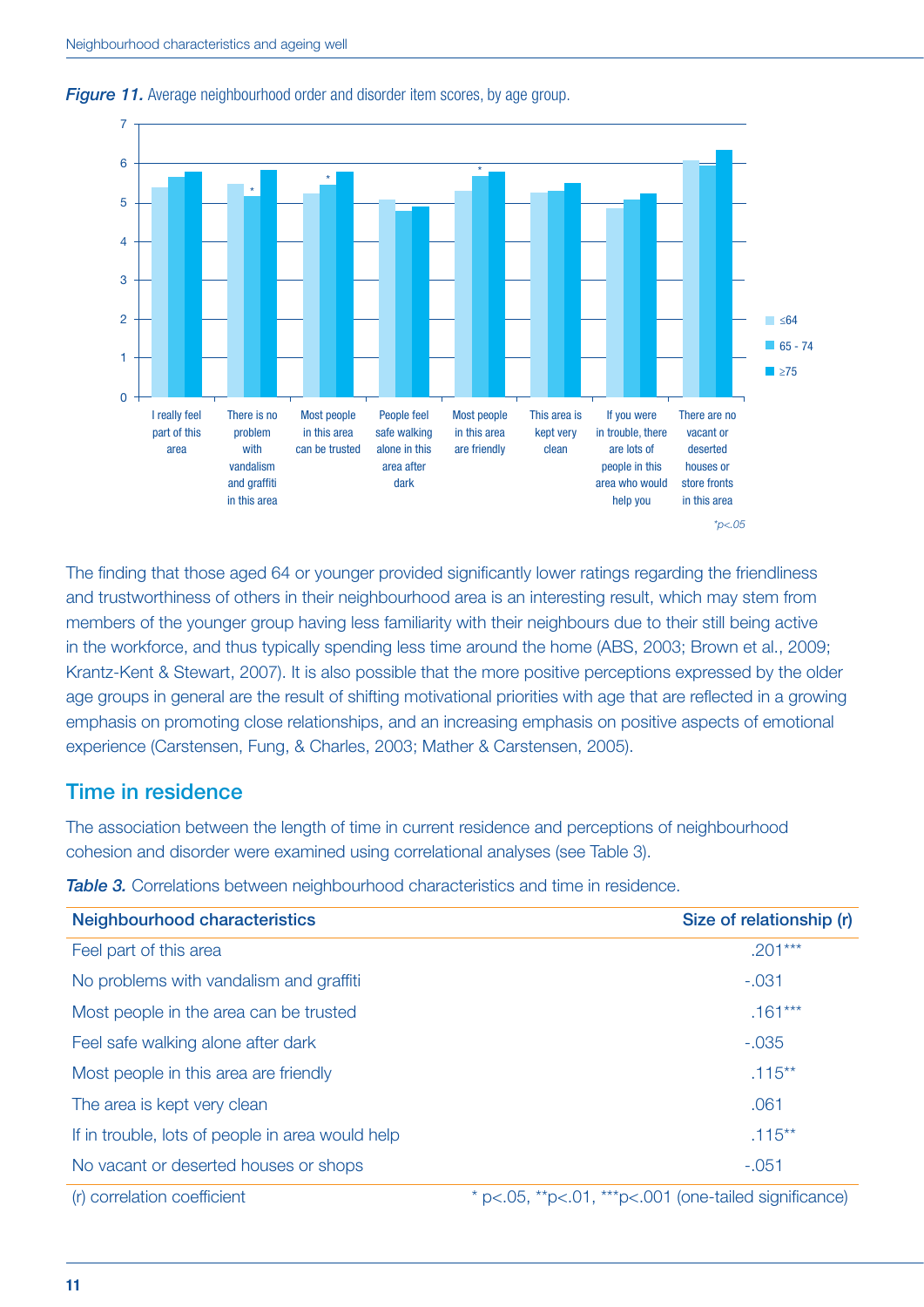All four indicators of social cohesion were significantly and positively related to time in residence, indicating that those who had spent more time in their current place of residence were more likely to report a greater sense of belonging, perceptions of trust, friendliness and helpfulness among their neighbours. However, time in residence was not significantly related to any aspects of neighbourhood disorder. To illustrate the broad association of time in residence (grouped as 0-19 years, 20-39 years, 40+ years) with social cohesion, scores for each of the four social cohesion items were summed to produce a total social cohesion score (with possible scores ranging from 4-28). Figure 12 displays the average level of cohesion across the different categories of time in residence.



*Figure 12.* Mean social cohesion score by time in residence (years).

There are several possible reasons for this association. One is that those residing in their residence for longer are more likely to be older and spend more time in the neighbourhood (as discussed previously). It also seems likely that long-term residents within an area have developed stronger bonds with their neighbours, which facilitate aspects of social cohesion (such as friendliness, trust, and helping one another out). This may be strongest in areas where there has been little change of ownership, such that these bonds have been sustained for several decades. The results may also represent a selection effect, with those who are happy in their neighbourhood being less likely to relocate.

As social cohesion (including support from neighbours) may facilitate longer periods of independent living, it will be important to consider how to develop higher social cohesion for older adults moving into new neighbourhood areas. Given younger generations are more likely to have moved home throughout their life course (due to factors such as higher rates of renting, divorce, and changes in labour participation) (Caldera Sánchez & Andrews, 2011; Kryger, 2009) it will also be pertinent to consider whether more transient residential populations will have broader implications for levels of neighbourhood cohesion as these groups age.

## Employment status

As retirement status may influence the amount of time a person spends within their neighbourhood, the influence of employment/retirement status on perceptions of the neighbourhood was also considered. Figure 13 shows the pattern of responses to each neighbourhood item for those still working, partially retired, and fully retired.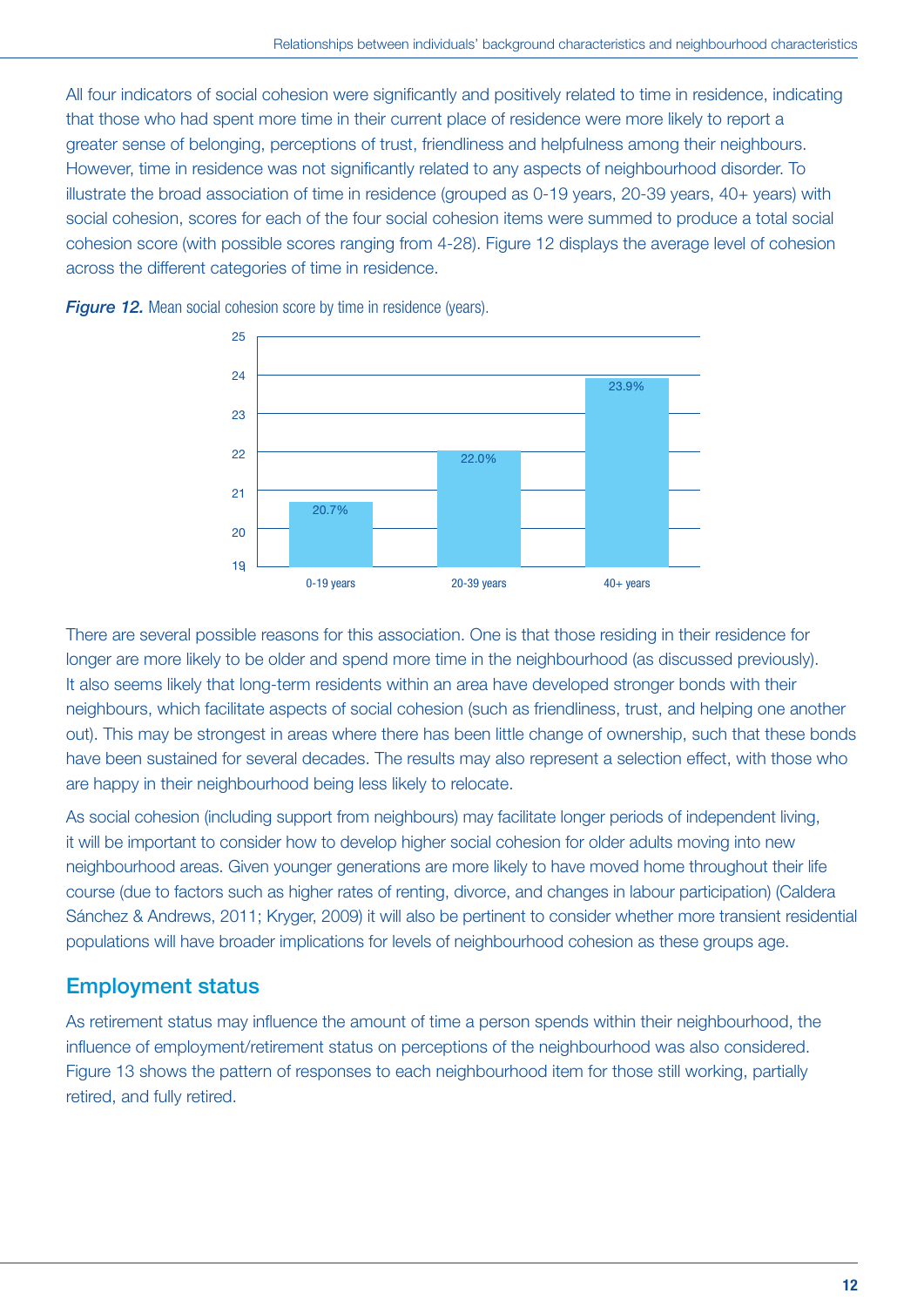

#### *Figure 13.* Mean scores for neighbourhood order/disorder items by retirement status.

Few significant differences in neighbourhood perceptions based on employment status were identified. A significant difference was only detected as a result of retirement status for perceived problems with vandalism and graffiti (F(2, 542) = 3.63, p<.05); and for the perception of vacant and deserted houses/stores in the area ( $F(2, 543) = 4.20$ ,  $p < .05$ ). Those persons still working were significantly more likely to perceive there to be no problems with vandalism and graffiti in the area than those who were retired. Those still in the work force were also significantly more likely to report there to be no problems with vacant buildings in their neighbourhood than those partially retired but these perceptions did not differ from those of retirees.

#### Section summary

- Of the background characteristics, age and time in residence were most strongly associated with perceptions of the neighbourhood environment.
- Time in residence appears to be an important characteristic positively related to perceived social cohesion. As such, it may be important to look at ways of increasing social cohesion for older adults who have recently moved to new neighbourhoods or into retirement communities.
- Older adults held more positive neighbourhood perceptions relative to midlife adults, possibly due to greater time spent in the neighbourhood, or as a result of age-related changes in aspects of emotion and motivation.
- Women were significantly less likely than men to report the neighbourhood as a safe place to be walking alone after dark.
- Partnered individuals were significantly more likely to report most people in their neighbourhood were friendly compared to non-partnered older adults. Non-partnered older adults may benefit from greater neighbourhood activities and opportunities to form friendships with their neighbours.
- Associations of neighbourhood perceptions with retirement status were mixed. Those persons still working were more likely to perceive there to be no problems with vandalism and graffiti or with vacant buildings in their neighbourhood compared to those who were retired, or partially retired respectively.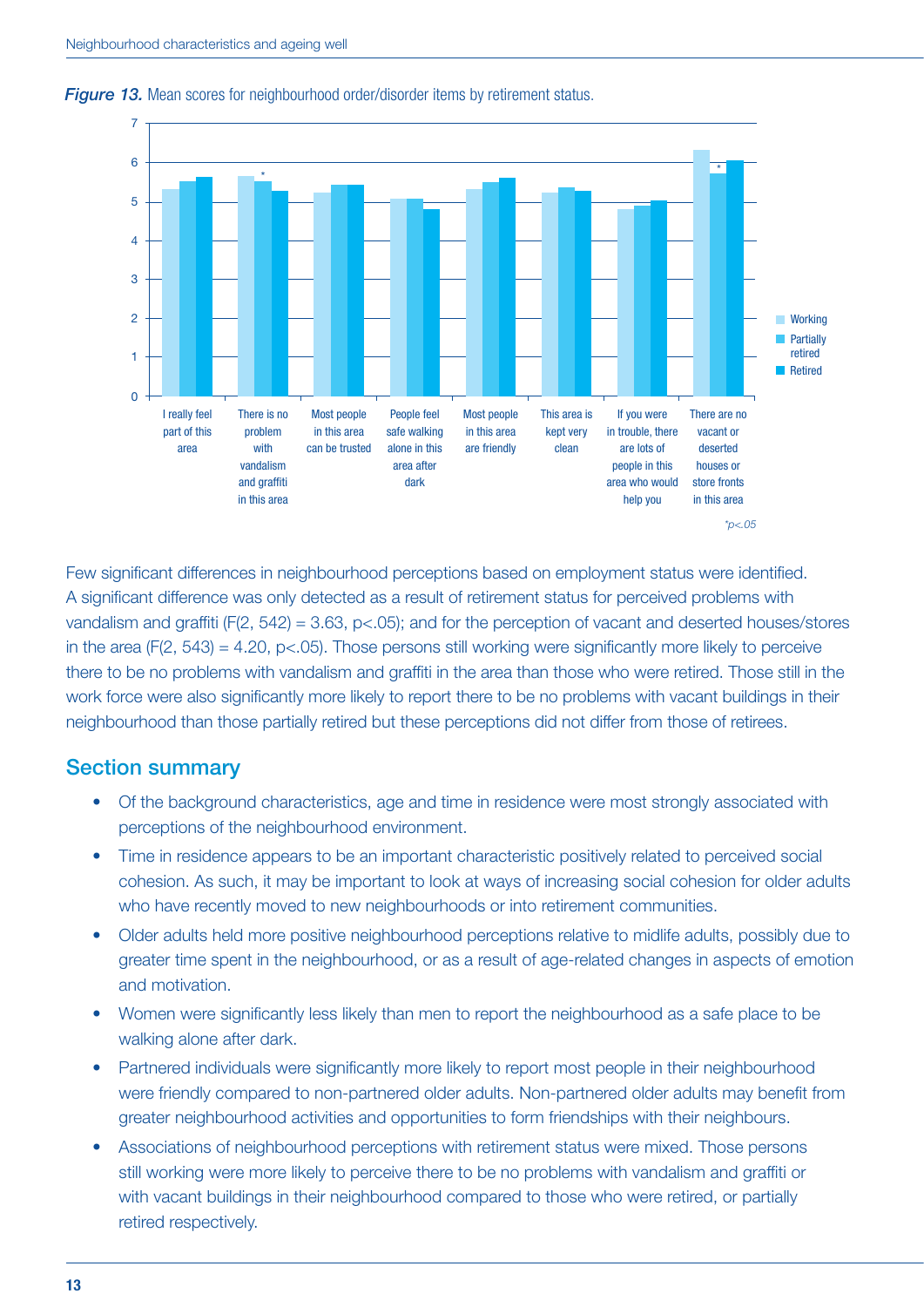# Neighbourhood characteristics and ageing well

We considered associations of neighbourhood perceptions with a range of measures that reflect different aspects of ageing well. These included self-reported general health, depression, anxiety, stress, size of social networks and loneliness. The following section provides an overview of our findings (note only significant associations are displayed in the tables that follow).

## General health

Self-rated health was associated with six characteristics of the neighbourhood environment (see Table 4). Good general health was positively associated with perceived belongingness ('felt more a part of their area'), trust ('felt people in the area could be trusted'), and the perceived helpfulness of people in the neighbourhood. Better general health was also associated with not perceiving problems with vandalism, graffiti or rubbish in their area, and feeling it was safe for people to walk in their neighbourhood after dark.

| Table 4. Neighbourhood characteristics associated with ratings of general health. |  |
|-----------------------------------------------------------------------------------|--|
|-----------------------------------------------------------------------------------|--|

| Neighbourhood characteristics related to loneliness | Size of relationship (r)                                    |
|-----------------------------------------------------|-------------------------------------------------------------|
| Feel part of this area                              | $.113**$                                                    |
| No problems with vandalism and graffiti             | $.084*$                                                     |
| Most people in the area can be trusted              | $.104**$                                                    |
| Feel safe walking alone after dark                  | $.131***$                                                   |
| The area is kept very clean                         | $.111***$                                                   |
| If in trouble, lots of people in area would help    | $.092*$                                                     |
| (r) correlation coefficient                         | $*$ p<.05, $*p$ <.01, $*kp$ <.001 (one-tailed significance) |

There are several possible explanations for why neighbourhood characteristics may relate to health. People who feel a part of the area may be more likely to participate in neighbourhood activities which involve physical activity (Bowling & Stafford, 2007). Similarly, the role of physically appealing surroundings free from rubbish, graffiti, or fear for safety may contribute to health through providing greater opportunities for, and enjoyment of, outdoor activities that promote health, such as taking a walk (e.g. Rantakokko et al., 2009; Weden, Carpiano, & Robert, 2008). Finally, the availability of support from neighbours to help if you are in trouble or need assistance (e.g. transport to medical appointments) may enable individuals to take better care of their health (Clarke & Nieuwenhuijsen, 2009).

## Depression, anxiety, stress (mental health)

Characteristics of the neighbourhood environment were also associated with aspects of mental health, including symptoms of depression, anxiety and stress (see Table 5). Feeling part of the neighbourhood area was related to lower levels of depressive symptoms, anxiety symptoms, and stress. Similar findings emerged for perceptions of people in the area as friendly and feeling people in the area would provide help if it was required. This highlights that neighbourhood surroundings may play a role in the experience of stress, anxiety and depression.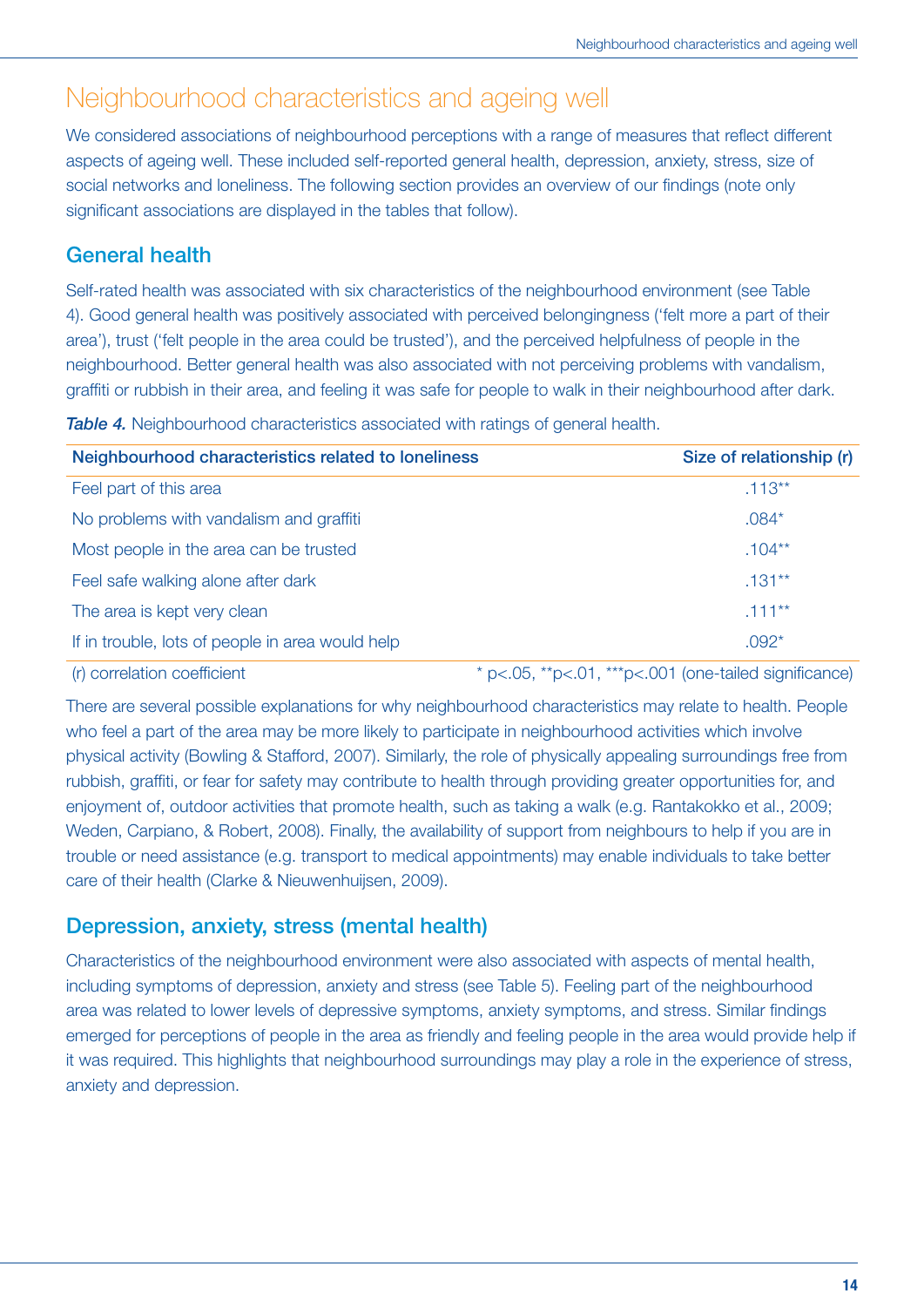#### **Table 5.** Neighbourhood characteristics associated with mental health.

|                                                        | Size of relationship (r)                                 |                |               |
|--------------------------------------------------------|----------------------------------------------------------|----------------|---------------|
| Neighbourhood characteristics related to mental health | <b>Depression</b>                                        | <b>Anxiety</b> | <b>Stress</b> |
| Feel part of this area                                 | $-.232***$                                               | $-152***$      | $-.235***$    |
| Most people in the area can be trusted                 | $-164***$                                                | $-174***$      | $-.205***$    |
| Feel safe walking alone after dark                     |                                                          | $-.081*$       |               |
| Most people in this area are friendly                  | $-.203***$                                               | $-116**$       | $-191***$     |
| The area is kept very clean                            | $-183***$                                                | $-112**$       | $-165***$     |
| If in trouble, lots of people in area would help       | $-.214***$                                               | $-154***$      | $-199***$     |
| No vacant or deserted houses or shops                  |                                                          | $-112**$       | $-130**$      |
| (r) correlation coefficient                            | * p<.05, $*p<.01$ , $**p<.001$ (one-tailed significance) |                |               |

#### Social networks and support

Social networks, and the support and engagement they provide, have been associated with a wide variety of positive outcomes for mental health and well-being. The following analysis sought to explore how characteristics of the neighbourhood relate to social networks across three distinct social network domains of friends, neighbours, and family.

*Table 6.* Neighbourhood characteristics associated with social network size.

|                                                              | Size of relationship (r) |                   |                |  |
|--------------------------------------------------------------|--------------------------|-------------------|----------------|--|
| Neighbourhood characteristics related to social network size | Family                   | <b>Neighbours</b> | <b>Friends</b> |  |
| Feel part of this area                                       | $.108***$                | $.291***$         | $.129**$       |  |
| Most people in the area can be trusted                       | $.103*$                  | $.195***$         |                |  |
| Most people in this area are friendly                        | $.168***$                | $.285***$         | $.108**$       |  |
| The area is kept very clean                                  |                          | $.164***$         | $.076*$        |  |
| If in trouble, lots of people in area would help             | $.139***$                | $.406***$         | $.175***$      |  |
|                                                              |                          |                   |                |  |

(r) correlation coefficient  $* p < .05, ** p < .01, ** p < .001$  (one-tailed significance)

As expected, social cohesion within the neighbourhood (i.e. feel part of the area, people are friendly and trustworthy) was associated with reports of larger social networks in all domains. Not surprisingly, the strongest associations were evident in the case of neighbour networks (as reflected in Table 6). The cleanliness of the area and absence of rubbish and litter were similarly associated with larger networks of both neighbours and friends. This finding suggests that when the environment is not aesthetically pleasing, older adults may be discouraged from spending time in their yard or neighbourhood where informal interactions and incidental contact with neighbours often take place. Similarly, a neighbourhood environment that is full of litter may discourage older adults from inviting friends to their area for social gatherings. Thus a combination of the social and physical characteristics of the neighbourhood may influence social network size and support obtained through incidental contact with neighbours and organised interactions with friends.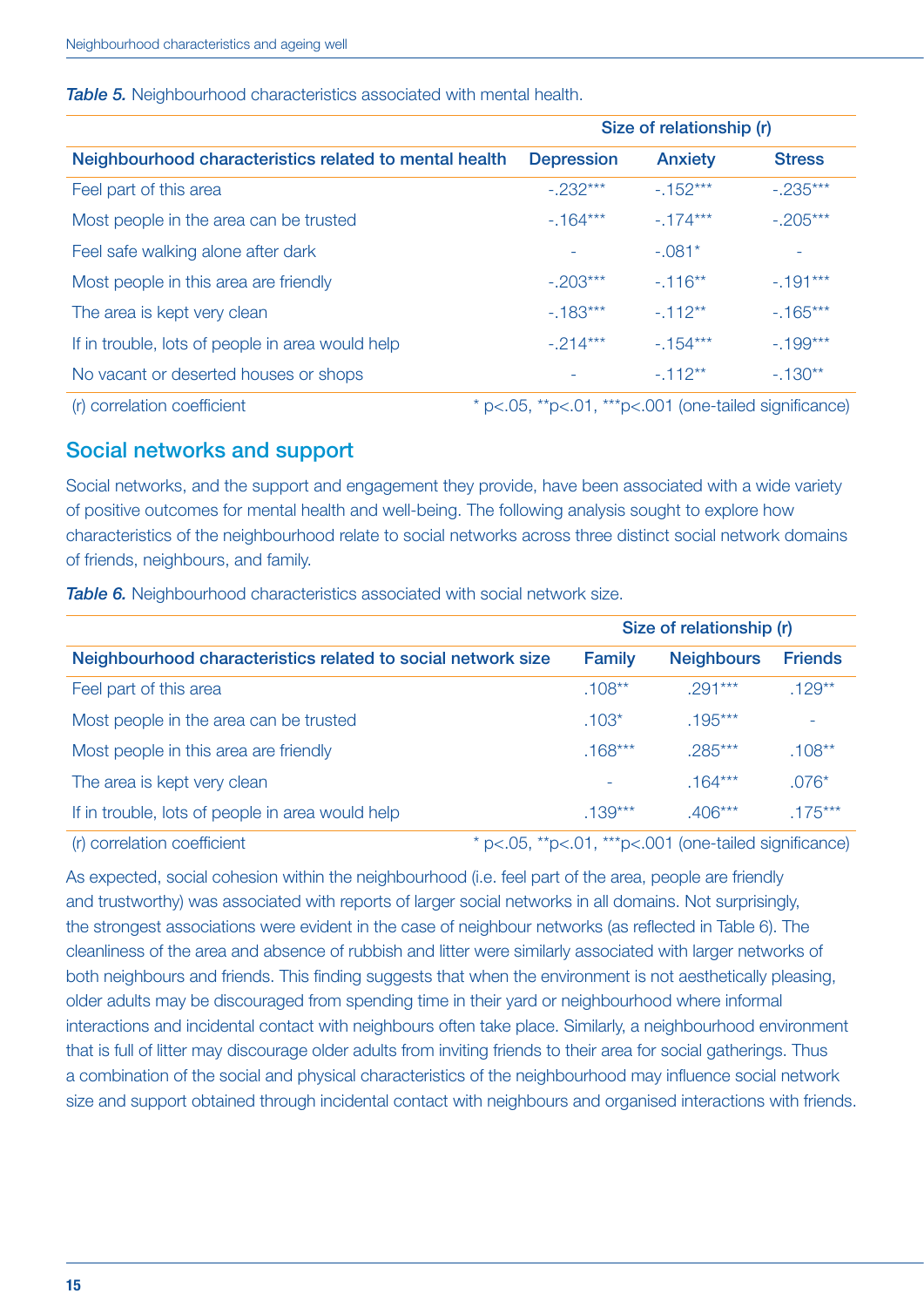## Loneliness

Given the association between neighbourhood characteristics and social networks, a relationship was also expected with perceived loneliness. Table 7 demonstrates that all of the social aspects of the neighbourhood environment (feeling a part of the area, perceiving neighbours to be friendly and trustworthy, and believing people would help if you were in trouble) were associated with lower levels of loneliness.

**Table 7.** Neighbourhood characteristics associated with loneliness.

| Neighbourhood characteristics related to general health | Size of relationship (r)                                       |
|---------------------------------------------------------|----------------------------------------------------------------|
| Feel part of this area                                  | $-216***$                                                      |
| Most people in the area can be trusted                  | $-159***$                                                      |
| Most people in the area are friendly                    | $-.247***$                                                     |
| The area is kept very clean                             | $-174***$                                                      |
| If in trouble, lots of people in area would help        | $-.323***$                                                     |
| (r) correlation coefficient                             | $*$ p<.05, $*$ p<.01, $*$ $*$ p<.001 (one-tailed significance) |

This suggests social support from the neighbourhood may be an important source of overall support (i.e. Brown et al., 2009; Gardner, 2011) and may play a role in helping to reduce feelings of loneliness and isolation. Given the high percentage of time many older adults spend within their home and immediate neighbourhood environment (Horgas, Wilms, & Baltes, 1998; Qiu et al., 2010; Webber, Porter, & Menec, 2010), this is likely to be a primary place where social interactions occur.

#### Section summary

- Neighbourhood characteristics were related to all indicators of well-being.
- Social cohesion (as opposed to physical disorder) items were most consistently related to positive well-being outcomes.
- Greater social cohesion and less disorder (i.e. no vandalism, graffiti, area clean, people feel safe walking after dark) was associated with better general health.
- Mental health was associated with seven of the eight neighbourhood items. Overall, a more positive neighbourhood environment was associated with less depression, anxiety and stress.
- Greater neighbourhood social cohesion was associated with larger social networks and lower levels of perceived loneliness. Interestingly, the cleanliness of the area was also related to both of these outcomes, suggesting the presence of clean and pleasant outside spaces within the neighbourhood may play a role in facilitating social interactions.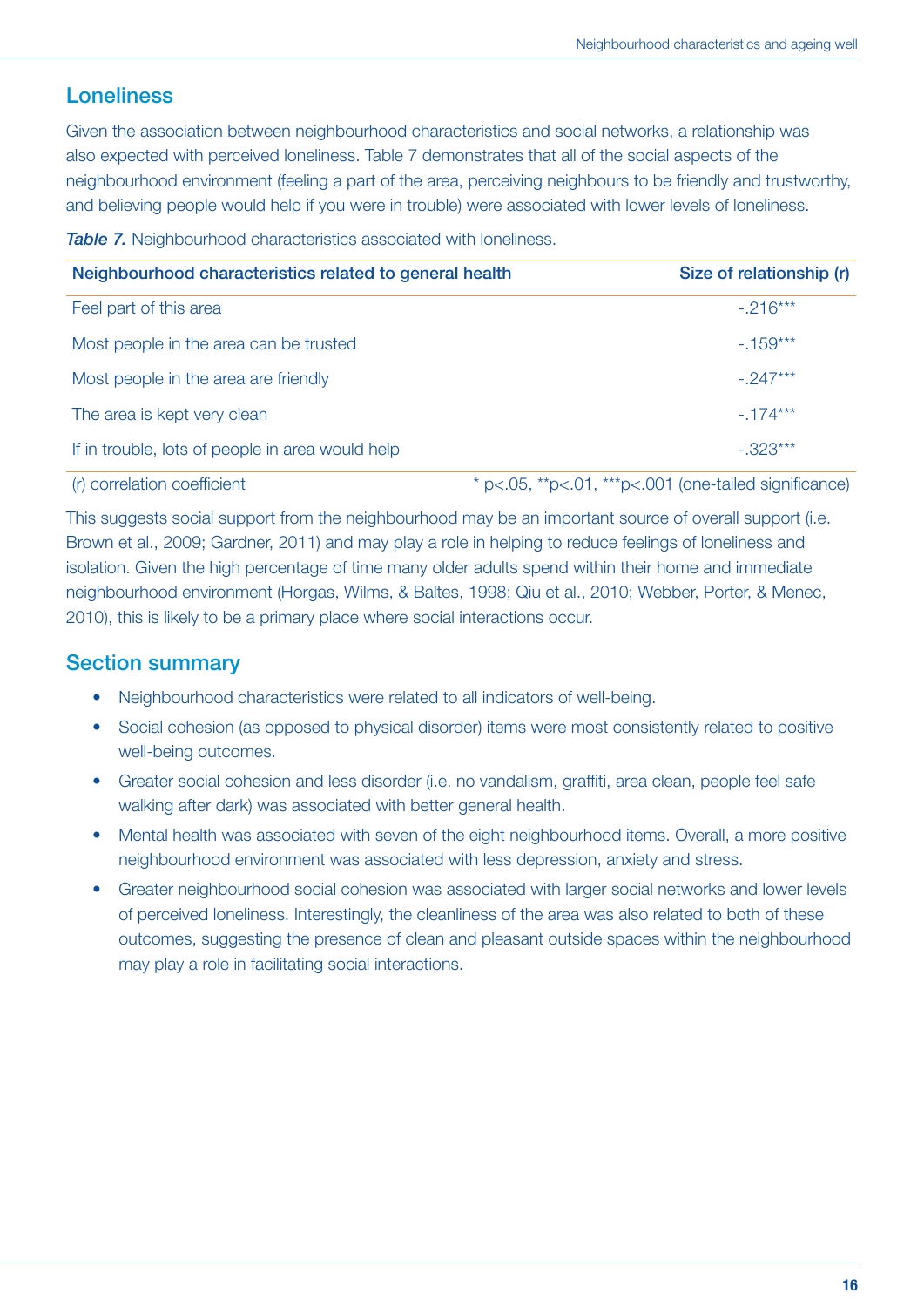# Neighbourhood characteristics and ageing well – adjusted models

So far, our analyses have focused on simple bivariate associations of perceptions of neighbourhood characteristics with socio-demographic characteristics and markers of ageing well. Our next and final series of analyses were aimed at providing a more stringent test of the importance of neighbourhood cohesion to ageing well by simultaneously statistically adjusting for associations of socio-demographic characteristics with ageing well outcomes using multiple regression analysis. We were also interested in the possibility that the relationships between neighbourhood cohesion and aspects of ageing well might vary as a function of other individual (or socio-demographic) characteristics such as age and gender. Consequently we tested statistical interactions between neighbourhood cohesion and socio-demographic variables in the prediction of ageing well outcomes.

#### Analysis

For our final series of analyses, the four items measuring social cohesion were summed to produce a total score (ranging from 4-28). The physical disorder items were not included in this analysis as the correlations between the individual items were weak, indicating that the items could not be reliably combined to form a meaningful overall index of disorder. Hierarchical multiple regressions were conducted for each of the four main well-being indicators (general health, psychological distress, total social network, and loneliness), controlling for the influence of the demographic characteristics. Overall psychological distress was calculated by summing scores on the depression, anxiety, and stress scales. Higher scores indicated higher levels of distress. The social network scores for the friends, family, and neighbourhood domains were summed to produce a total social network/support score. At the first step of each model social cohesion was added. At step 2, all background/demographic variables were added. Then at step 3, interactions between variables were considered. Tables 8-11 present the results of the full regression models for steps one and two, as well as any significant interaction effects at step 3. As interaction effects were being considered, social cohesion and length of time in residence were centred at their mean for these analyses.

## General health

Table 8 presents the results of the model examining social cohesion as a predictor of general health. Overall the model was significant, (F(8, 520) = 8.79, p<.001), with higher levels of neighbourhood social cohesion independently associated with better self-reported health after adjustment for the sociodemographic characteristics. Results also indicated that greater time spent in the current residence, not being retired, and being in the younger age group were associated with better health.

**Table 8.** Summary of regression analysis for variables predicting General Health (RAND).

| <b>Variable</b>                     | B                                         | ß         |
|-------------------------------------|-------------------------------------------|-----------|
| Constant                            | 73.30                                     |           |
| Social cohesion                     | 0.73                                      | $.14***$  |
| Age group                           |                                           |           |
| 65-74 compared with $\leq 64$       | $-4.32$                                   | $-.08$    |
| $\geq$ 75 compared with $\leq$ 64   | $-17.02$                                  | $-.24***$ |
| Gender                              | $-3.17$                                   | $-.07$    |
| <b>Retirement status</b>            |                                           |           |
| Part retired compared with employed | $-3.57$                                   | $-.05$    |
| Retired compared with employed      | $-8.06$                                   | $-17**$   |
| Partnered                           | 0.95                                      | .02       |
| Time in residence                   | 0.23                                      | $.13***$  |
|                                     | N = 529; * p < 05, ** p < 01, *** p < 001 |           |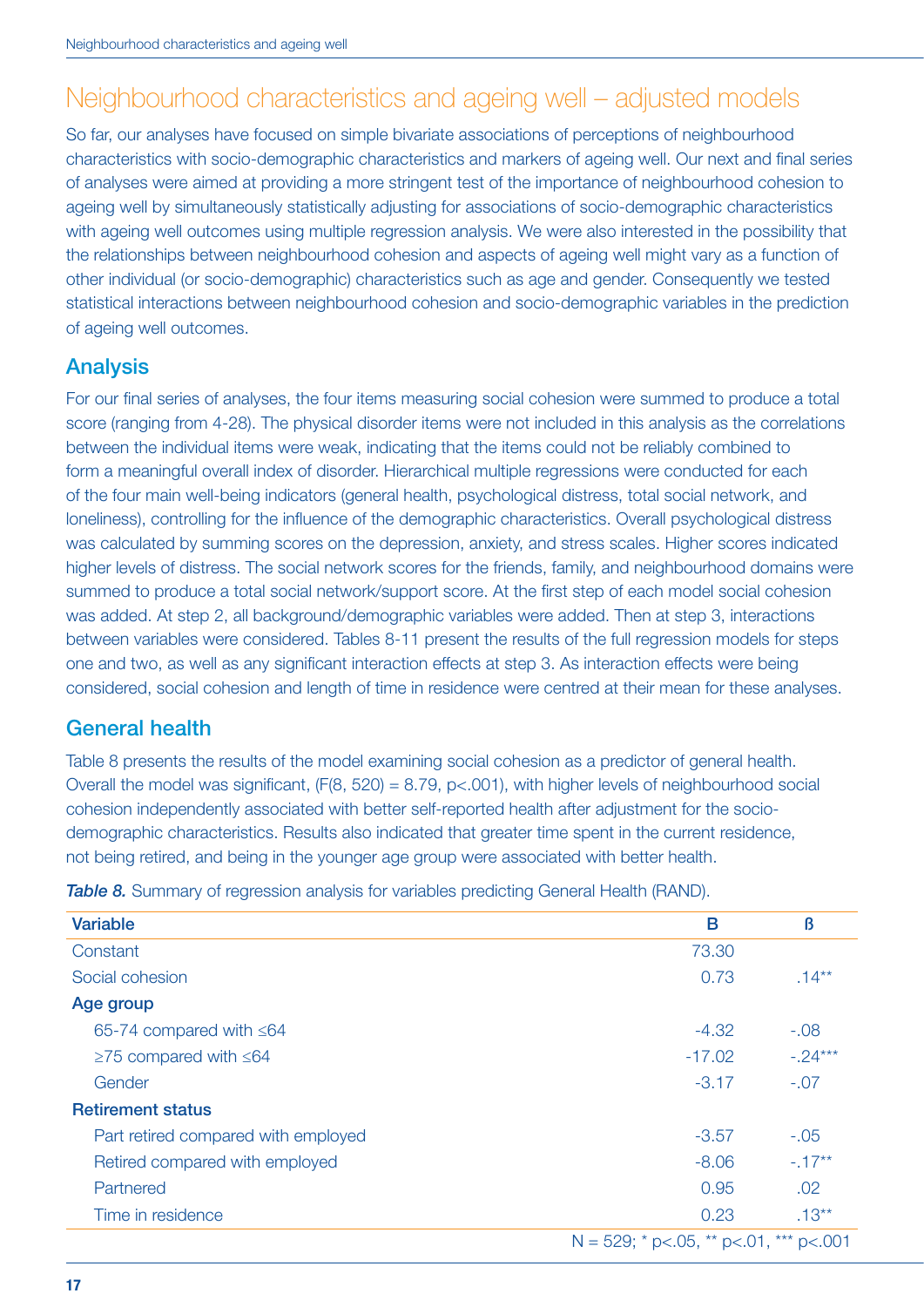# Psychological distress

The model predicting psychological distress was significant,  $(F(9, 510) = 8.68, p < .001)$ , with higher levels of social cohesion related to lower levels of psychological distress (Table 9). A significant interaction also emerged, such that the impact of having a partner on psychological distress differed for those reporting higher and lower levels of social cohesion. Figure 14 demonstrates the nature of the interaction, with psychological distress higher amongst those living in an area perceived to be low in social cohesion if they did not have a partner. This suggests that any negative impacts of low social cohesion on mental health might be more strongly felt among those without a partner.

**Table 9.** Summary of regression analysis for variables predicting psychological distress.

| <b>Variable</b>                     | B       | ß             |
|-------------------------------------|---------|---------------|
| Constant                            | 58.18   |               |
| Social cohesion                     | $-1.43$ | $-.49***$     |
| Age group                           |         |               |
| 65-74 compared with $\leq 64$       | $-0.32$ | $-.01$        |
| $\geq$ 75 compared with $\leq$ 64   | 3.03    | .08           |
| Gender                              | 0.79    | .03           |
| <b>Retirement status</b>            |         |               |
| Part retired compared with employed | $-1.03$ | $-.03$        |
| Retired compared with employed      | $-2.00$ | $-.07$        |
| Partnered                           | $-3.44$ | $-.11*$       |
| Time in residence                   | $-0.01$ | $-.01$        |
| Partner x Social cohesion           | 0.86    | $.24***$<br>. |

 $N = 520$ ; \* p<.05, \*\* p<.01, \*\*\* p<.001

**Figure 14.** Interaction between social cohesion and partner status on psychological distress.

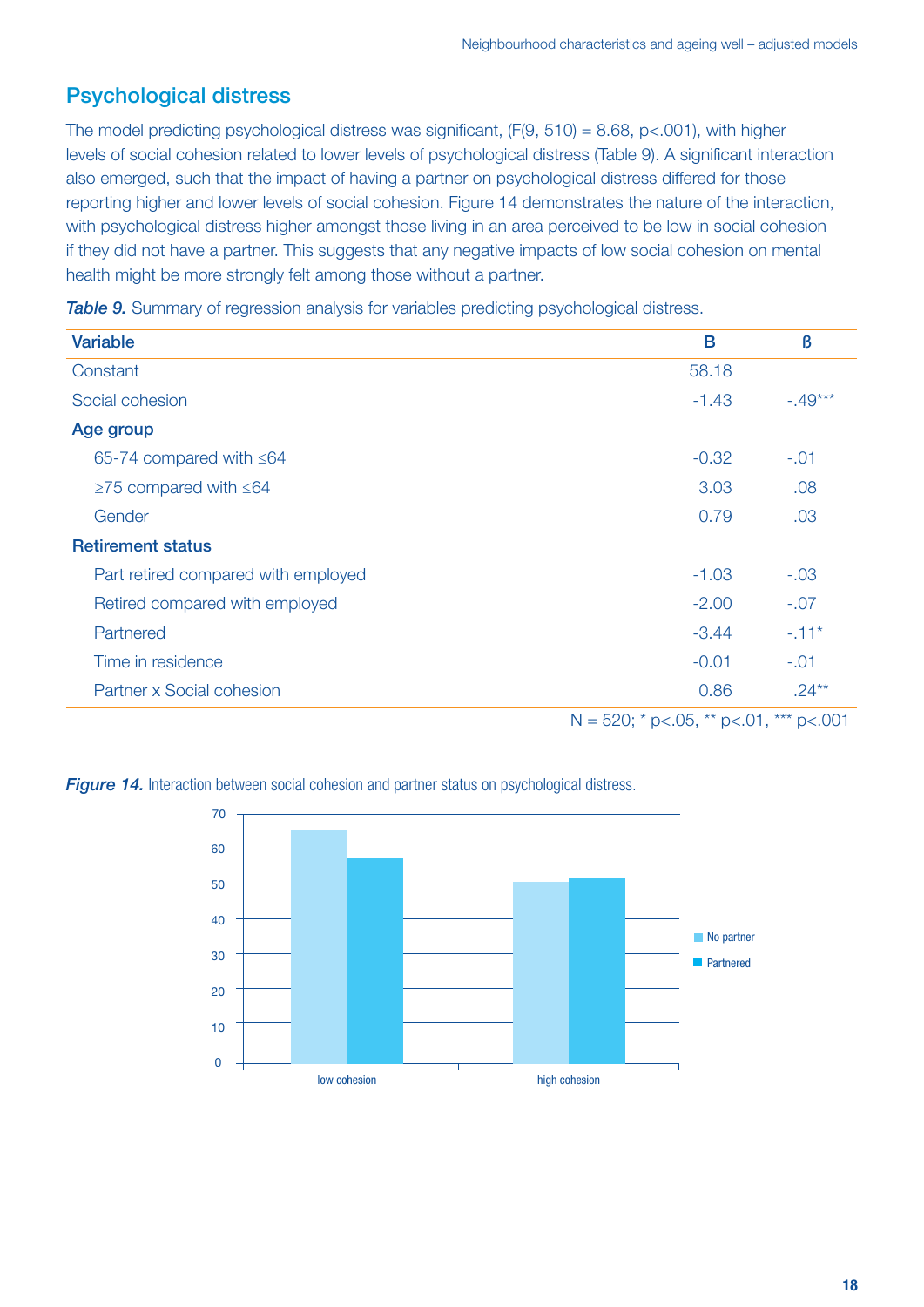## Social networks and support

Social cohesion was independently associated with social support, with higher neighbourhood social cohesion associated with larger overall social networks, (F(8, 497) = 10.08, p<.001). Gender was also a significant predictor, with women reporting larger networks than men.

| <b>Variable</b>                     | B       | ß        |
|-------------------------------------|---------|----------|
| Constant                            | 43.96   |          |
| Social cohesion                     | 0.87    | $.30***$ |
| Age group                           |         |          |
| 65-74 compared with $\leq 64$       | 2.06    | .07      |
| $\geq$ 75 compared with $\leq$ 64   | $-1.31$ | $-.03$   |
| Gender                              | 4.05    | $.15***$ |
| <b>Retirement status</b>            |         |          |
| Part retired compared with employed | 1.71    | .04      |
| Retired compared with employed      | $-1.00$ | $-.04$   |
| Partnered                           | $-1.03$ | $-.03$   |
| Time in residence                   | 0.08    | .08      |

**Table 10.** Summary of regression analysis for variables predicting social networks/support (LSNS).

#### $N = 506$ ; \* p<.05, \*\* p<.01, \*\*\* p<.001

#### Loneliness

The model used to predict loneliness (Table 11),  $(F(11, 517) = 9.31, p < .001)$ , indicated that overall neighbourhood social cohesion was not directly associated with loneliness after controlling for demographic characteristics. The only significant main effect found was for partner status, with partnered persons reporting lower levels of loneliness. However, significant interactions emerged between retirement status and social cohesion, and time in residence and social cohesion. Figures 15 and 16 depict the nature of these interactions. When social cohesion was low partially retired individuals had the highest levels of loneliness, while when social cohesion was high loneliness was higher among those who were employed. The interaction of time in residence with social cohesion indicated that greater social cohesion was related to lower loneliness among those who had lived in their residence for a shorter time period. However social cohesion was not strongly associated with loneliness among those who had lived in their residence for a longer time period.

| ß     |
|-------|
|       |
| $-13$ |
|       |
| .00   |
| .03   |
| .03   |
|       |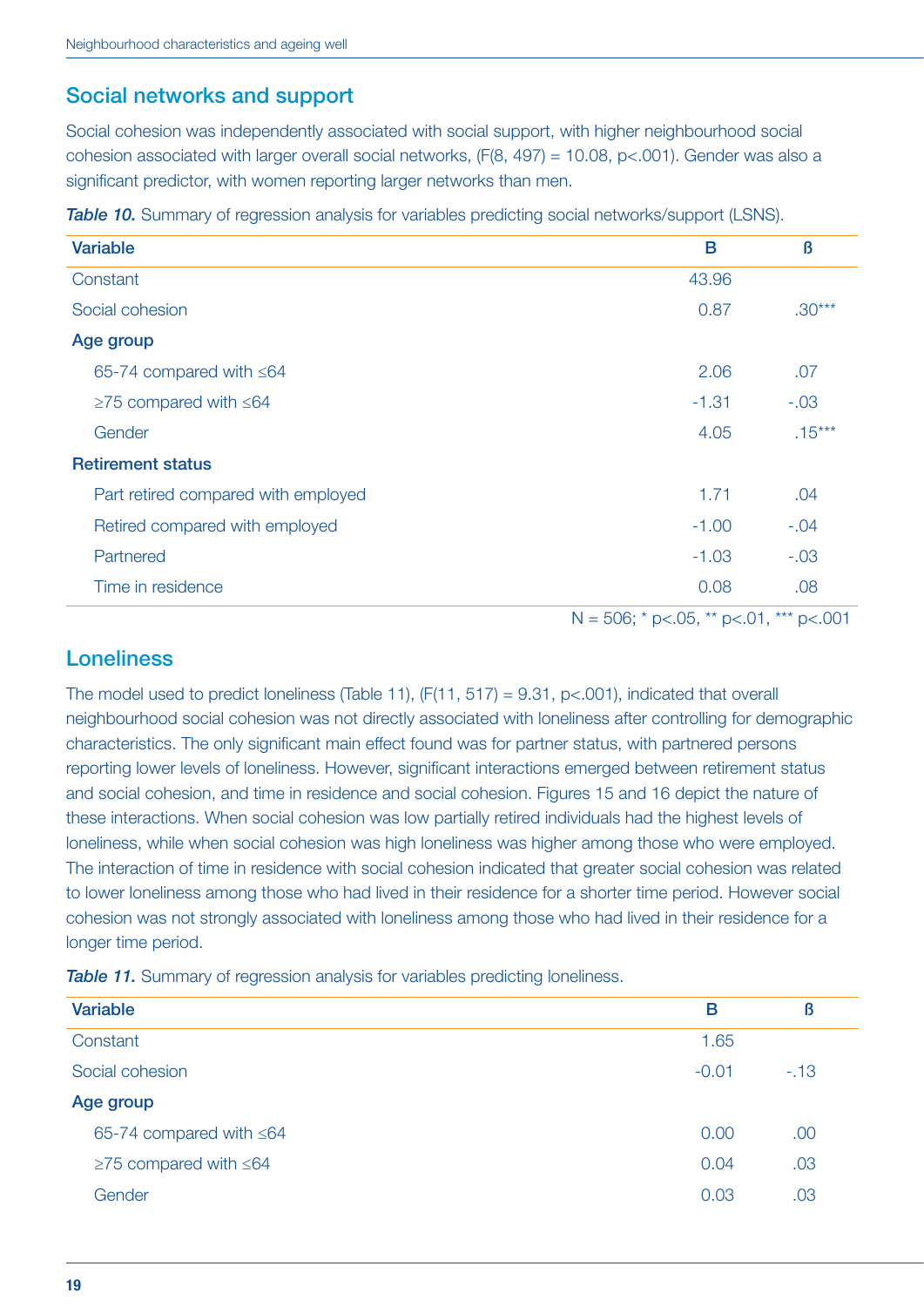| <b>Table 11.</b> continued               |         |           |
|------------------------------------------|---------|-----------|
| <b>Retirement status</b>                 |         |           |
| Part retired compared with employed (R1) | 0.05    | .03       |
| Retired compared with employed (R2)      | $-0.09$ | $-.08$    |
| Partnered                                | $-0.25$ | $-.21***$ |
| Time in residence                        | 0.00    | $-.04$    |
| <b>R1x Social cohesion</b>               | $-0.02$ | $-.08$    |
| R <sub>2</sub> x Social cohesion         | $-0.02$ | $.15*$    |
| Time in residence x Social cohesion      | 0.00    | $.10*$    |
|                                          |         |           |

 $N = 529$ ; \* p<.05, \*\* p<.01, \*\*\* p<.001

**Figure 15.** Interaction between social cohesion and retirement status on loneliness.



*Figure 16.* Interaction between social cohesion and time in residence on loneliness.



#### Section summary

- Social cohesion was predictive of greater physical and mental health, and social networks/support.
- Psychological distress was higher amongst those living in an area perceived to be low in social cohesion if they did not have a partner.
- Neighbourhood social cohesion also interacted with retirement status and time in residence in its association with loneliness. Low cohesion was associated with higher loneliness than high cohesion but this effect was most pronounced for part-retirees and those who had only been in the neighbourhood for a short time.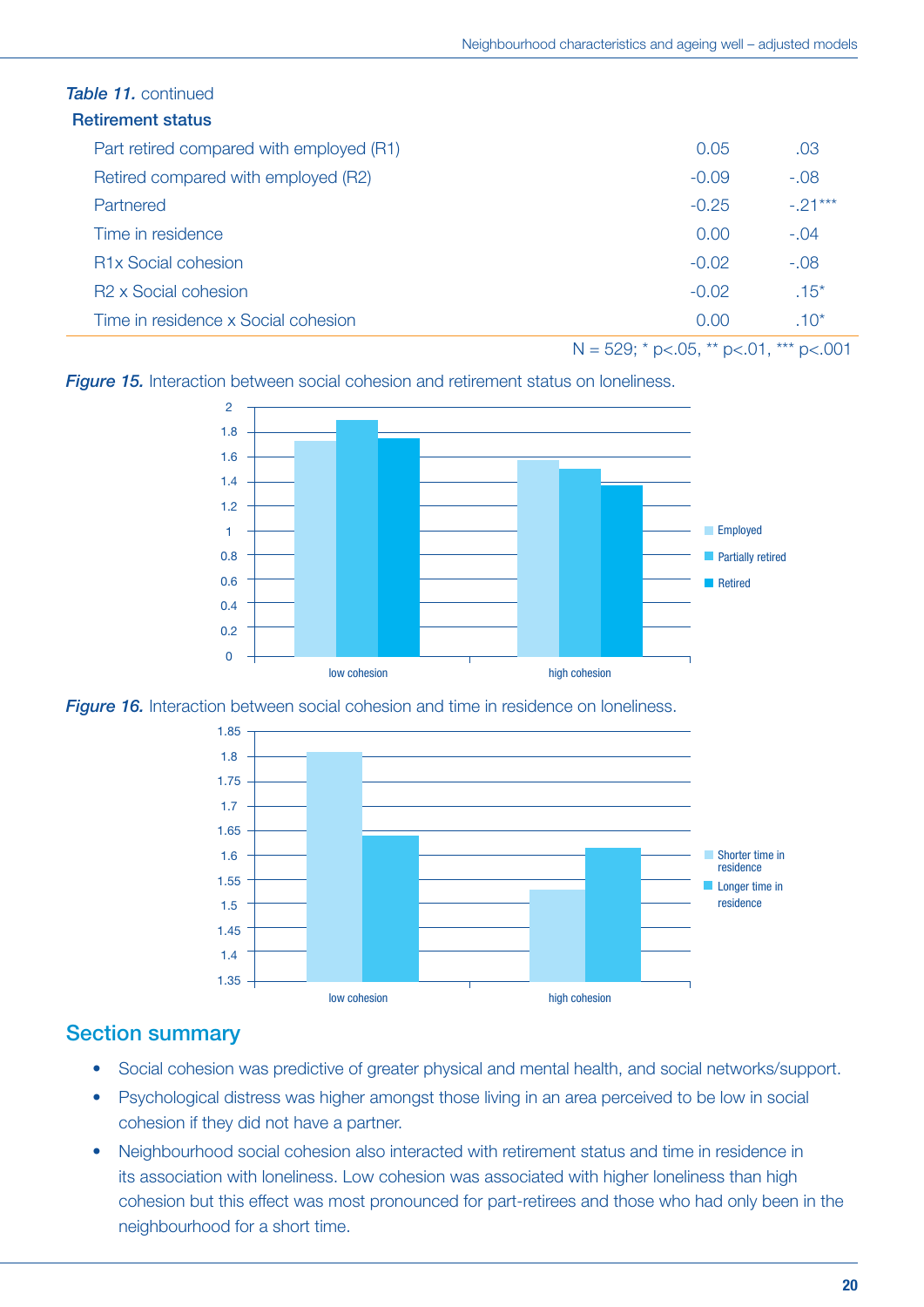# Discussion and Conclusions

The strategy also refers to the need for removing barriers which may restrict access to community participation for older adults. The present report contributes to our understanding of the relationship between neighbourhood characteristics and well-being outcomes; highlighting that the neighbourhood environment might play a role in either enhancing or restricting opportunities for older adults to remain healthy, socially engaged and active (Richard et al., 2008). Consistent with previous research (e.g. Bowling & Stafford, 2007; Brown et al., 2009; Stafford, Gimeno, & Marmot, 2008), the report provides evidence that neighbourhood characteristics are consistently associated with important facets of later life well-being across domains of general health, mental health, and social networks/isolation.

From the correlational analyses, it was apparent that perceptions of physical disorder in the neighbourhood environment were most consistently related to general health. Although the sizes of the associations were relatively small, this does provide some evidence to suggest that negative perceptions of the physical environment may be a barrier to good health. This may be a result of such perceptions resulting in restricted activity engagement outside of the home (Beard et al., 2009; Bowling, Barber, Morris, & Ebrahim, 2006; Rantakokko et al., 2009; Richard et al., 2008). These negative perceptions of neighbourhood characteristics were also associated with anxiety (consistent with Ross & Mirowski, 2009) and therefore may further influence health through stress and reduced immune functioning (Segerstrom & Miller, 2004). Given the association between physical characteristics of the neighbourhood environment and health, it seems a poor neighbourhood environment (i.e. one with high levels of vandalism and rubbish, many empty buildings, and where safety at night is a concern) could also serve as a barrier to active ageing and the retention of physical functioning and independence (Bowling, 2008).

In contrast to the physical elements of the neighbourhood, perceptions of social cohesion in the neighbourhood were consistently related to the different indices of ageing well. All social cohesion items were associated with lower depression, stress, and anxiety, suggesting that neighbourhood support provides an important element of broader social support resources, which assist older adults to cope with troubles and stressors (Bowling & Stafford, 2007). Furthermore, neighbourhood cohesion was a significant predictor of total social network size and interacted with retirement status and time in residence to predict loneliness. These findings highlight the role of neighbourhood social networks in contributing to overall social networks and access to social capital and support (Bowling et al., 2006). As noted by Brown et al. (2009), neighbours may be a particularly important source of support for older adults who are likely to spend high proportions of time within their neighbourhood area. Higher levels of social cohesion may contribute to greater emotional and/or instrumental social support, which in turn can also facilitate older adults' ageing in place (Brown et al., 2009). For example, interviews with older adults have suggested such neighbourly support contributes to overall quality of life, and that neighbours provide important reassurance and a sense of security for those living alone, while also providing opportunities for the exchange of practical help (Gabriel & Bowling, 2004; Walker & Hiller, 2007). Such help (i.e. providing transport to medical appointments or assisting with regular tasks such as grocery shopping) can be particularly important for older adults who may be of poor health, are unable to drive, or do not have family living in close proximity. For this group in particular, neighbourhood social cohesion could make a difference in terms of their capacity to continue living independently. Reducing, delaying, and/or eliminating the need for formal support or institutionalisation is beneficial for these individuals and can also reduce health and aged care expenditure (Andrews, 2001; Clarke & Nieuwenhuijsen, 2009).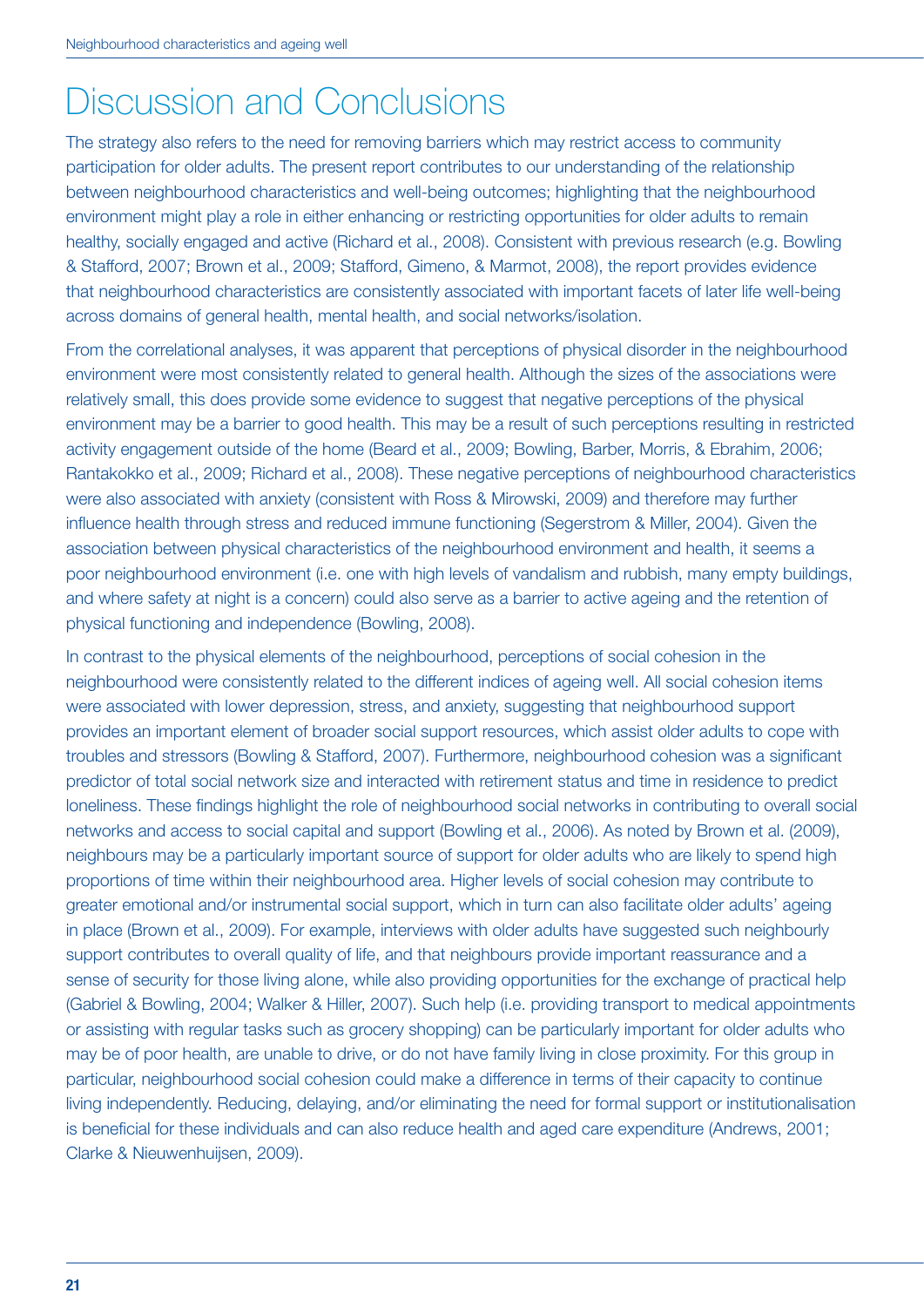To summarise, the findings of this report support the importance of positive perceptions of the neighbourhood environment for health, well-being, and quality of life for community residing older adults (Yen, Michael, & Perdue, 2009). The results suggest a generally high level of satisfaction with aspects of the neighbourhood environment for this sample of older adults, and that those with the highest levels of perceived social cohesion and a lack of perceived physical disorder also, on average, have higher levels of physical and mental health, and social support resources. Although consistent with previous research, a clear need exists for future work within the Australian context to examine associations of neighbourhood characteristics with other consequential outcomes for ageing well in national samples, across a broader range of outcome variables (i.e. including biological outcomes), and over repeated assessments, thereby enabling investigation of longitudinal changes. Longitudinal studies could also help to shed light on the causal direction of relationships between neighbourhood quality and wellbeing outcomes (i.e. do good neighbourhoods promote ageing well, or do people ageing well tend to be more likely to view their neighbourhood positively?). Further research is also needed to determine whether associations between neighbourhood cohesion and ageing well are the indirect result of other unmeasured characteristics (e.g. personality characteristics of individuals promoting both adaptive health behaviours and positive social relationships).

Despite these caveats, consideration of the present findings in the context of other emerging evidence in the area suggests that policy measures aimed at enhancing the quality of neighbourhood environments may contribute in a positive way to broader strategies concerned with assisting older Australians to age well in place (Schofield, Davey, Keeling, & Parsons, 2006). Additionally, identifying individuals residing in environments with multiple negative neighbourhood characteristics could help in targeting those at risk of poor outcomes, or who may be in greater need of services and support. Our findings highlight the need for policy and public health initiatives to recognise the capacity for both individual characteristics (e.g. physical and cognitive health) and the quality of the social and physical environment to shape health, independence and happiness into later life.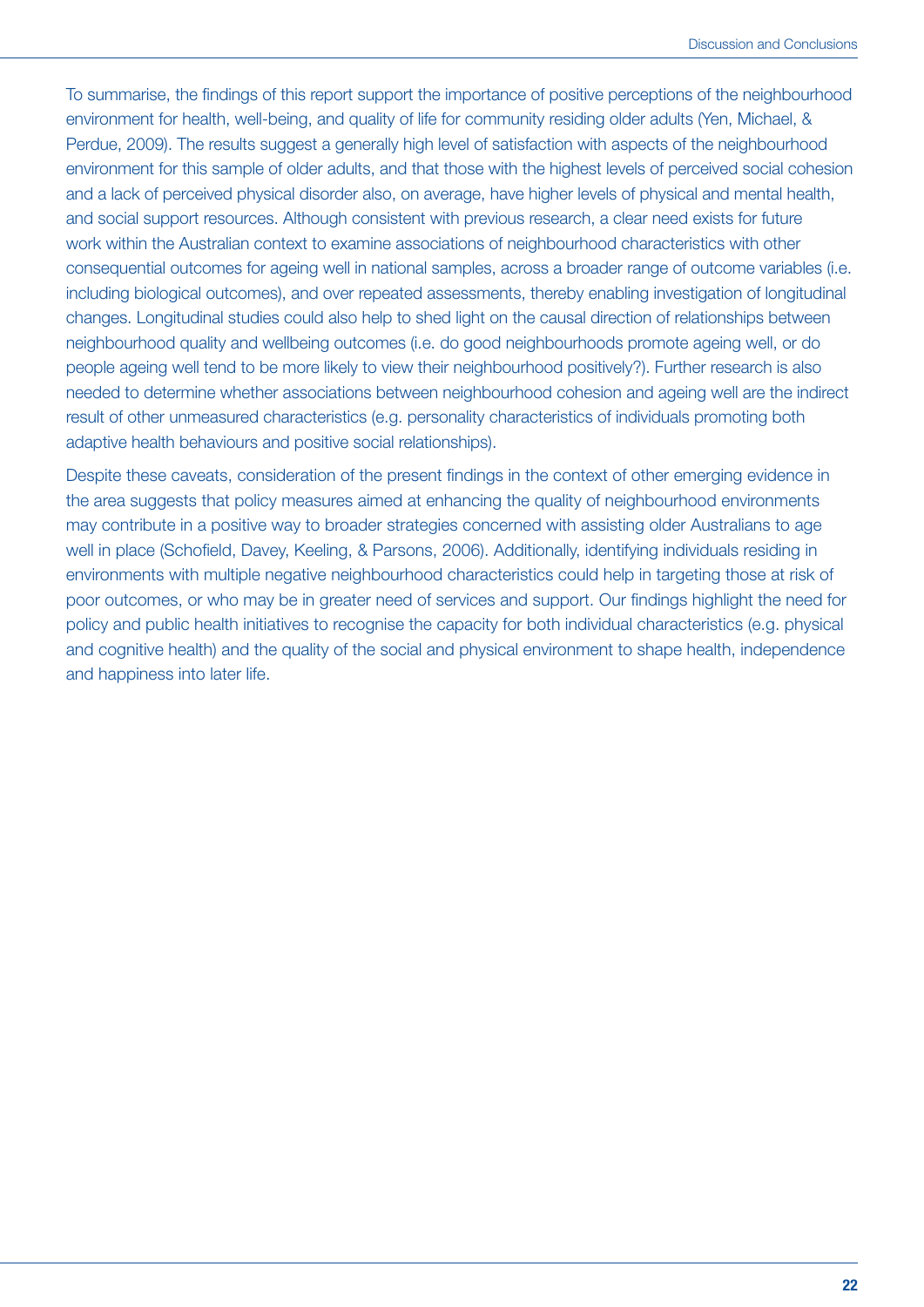# **References**

- Andrews, K. (2001). National strategy for an ageing Australia: An older Australia, challenges and opportunities for all. Canberra, Australian Capital Territory: Department of Health and Ageing.
- Australian Bureau of Statistics [ABS]. (2008). Population projections: Examining population ageing. Retrieved from: http://www.abs.gov.au/AUSSTATS/abs@.nsf/7d12b0f6763c78caca257061001cc588/0046daf21c aa349bca2573d20010fe65!OpenDocument
- Australian Bureau of statistics [ABS]. (2003). Paid work: Changes in labour force participation across generations. Report retrieved from: http://www.abs.gov.au/ausstats/abs@.nsf/2f762f95845417aeca257 06c00834efa/4d240d4bbc0e533cca2570ec00006eed!OpenDocument
- Australian Institute of Health and Welfare [AIHW]. (2007). Older adults at a glance (4th ed.). Cat. No. AGE 52. Canberra: AIHW.
- Beard, J.R., Blaney, S., Cerda, M., Frye, V., Lovasi, G.S., Ompad, D., et al. (2009). Neighborhood characteristics and disability in older adults. *Journal of Gerontology: Social Sciences, 64B,* 252-257.
- Bowling, A., & Iliffe, S. (2011). Psychological approach to successful ageing predicts future quality of life in older adults. *Health and Quality of Life Outcomes, 9,* 13-22.
- Bowling, A. (2011). Do older and younger people differ in their reported well-being? A national survey of adults in Britain. *Family Practice, 28,* 145-155.
- Bowling, A. (2008). Enhancing later life: How older people perceive active ageing? *Aging & Mental Health, 12,* 293-301.
- Bowling, A., & Stafford, M. (2007). How do objective and subjective assessments of neighbourhood influence social and physical functioning in older age? Findings from a British survey of ageing. *Social Science & Medicine, 64,* 2533-2549.
- Bowling, A., Barber, J., Morris, R., & Ebrahim, S. (2006). Do perceptions of neighbourhood environment influence health? Baseline findings from a British survey of aging. *Journal of Epidemiology and Community Health, 60,* 476-483.
- Brown, S.C., Mason, C.A., Spokane, A.R., Cruza-Guet, M.C., Lopez, B., Szapocznik, J. (2009). The relationship of neighborhood climate to perceived social support and mental health in older Hispanic immigrants in Miami, Florida. *Journal of Aging and Health, 21,* 431-459.
- Brown, A.F., Ang, A., & Pebley, A.R. (2007). The relationship between neighborhood characteristics and self-rated health for adults with chronic conditions. *American Journal of Public Health, 97,* 926-932.
- Caldera Sánchez, A., & Andrews, D. (2011). To move or not to move: What drives residential mobility rates in the OECD? OECD Economics Department Working Papers, No. 846, OECD Publishing, http://dx.doi. org/10.1787/5kghtc7kzx21-en
- Carstensen, L.L., Fung, H.H., and Charles, S.T. (2003). Socioemotional selectivity theory and the regulation of emotion in the second half of life. *Motivation and Emotion, 27,* 103-123.
- Charles, S.T. (2011). Emotional experience and regulation in later life. In K. Warner Schaie & S.L. Willis (Eds.), *Handbook of the psychology of aging* (7th ed, pp. 295-310). London, UK: Academic Press.
- Clarke, P., & Nieuwenhuijsen, E.R. (2009). Environments for healthy ageing: A critical review. *Maturitas, 64,* 14-19.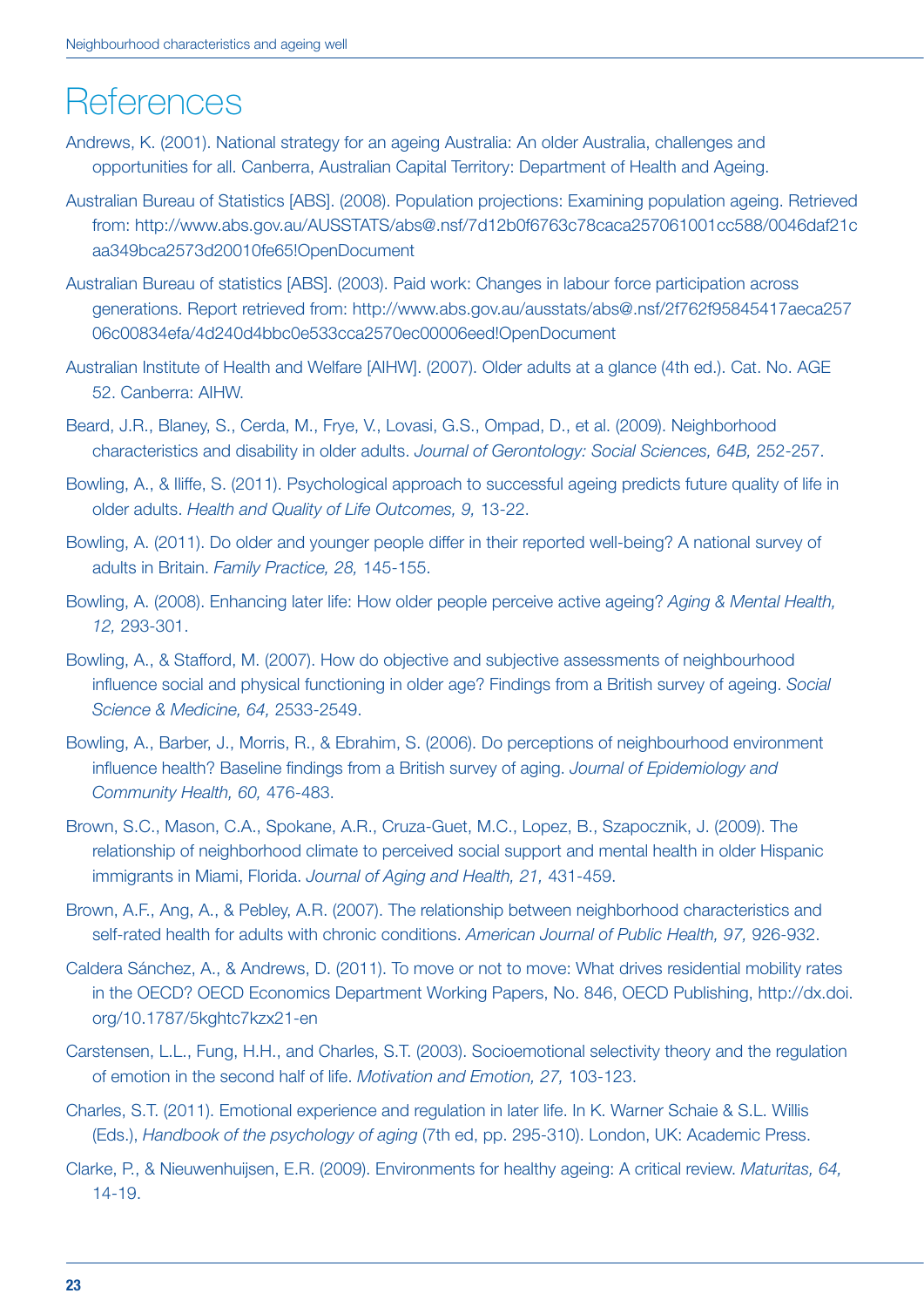- Cornwell, B., Laumann, E.O., & Schumm, L.P. (2008). The social connectedness of older adults: A national profile. *American Sociological Review, 73,* 185-203.
- Diener, E., Suh, E.M., Lucas, R.E., & Smith, H.L. (1999). Subjective well-being: Three decades of progress. *Psychological Bulletin, 125,* 276-302.
- Foster, S., & Giles-Corti, B. (2008). The built environment, neighbourhood crime and constrained physical activity: An exploration of inconsistent findings. *Preventive Medicine, 47,* 241-251.
- Gabriel, Z., & Bowling, A. (2004). Quality of life from the perspectives of older people. *Ageing & Society, 24,* 675-691.
- Gale, C.R., Dennison, E.M., Cooper, C., & Sayer, A.A. (2011). Neighbourhood environment and positive mental health in older people: The Hertfordshire Cohort Study. *Health & Place, 17,* 867-874.
- Gardner, P.J. (2011). Natural neighbourhood networks- Important social networks in the lives of older adults aging in place. *Journal of Aging Studies, 25,* 263-271.
- Health and Retirement Study [HRS]. (2010). Participant Lifestyle Questionnaire 2006 & 2008 Documentation Report. Prepared by the HRS Psychosocial Working Group.
- Henry, J.D., & Crawford, J.R. (2005). The short-form version of the Depression Anxiety Stress Scales (DASS-21): Construct validity and normative data in a large non-clinical sample. *British Journal of Clinical Psychology, 44,* 227-239.
- Horgas, A.L., Wilms, H.U., & Baltes, M.M. (1998). Daily life in very old age: Everyday activities as an expression of successful living. *The Gerontologist, 38,* 556-568.
- Hughes, M.E., Waite, L.J., Hawkley, L.C., & Cacioppo, J.T. (2004). A short scale for measuring loneliness in large surveys: Results from two population-based studies. *Research on Aging, 26,* 655-672.
- Kim, D. (2008). Blues from the neighborhood? Neighborhood characteristics and depression. *Epidemiologic Reviews, 30,* 101-117.
- Krantz-Kent, R., & Stewart, J. (2007). How do older Americans spend their time? *Monthly Labor Review, May,* 8-26.
- Kryger, T. (2009). Home ownership in Australia- data and trends. Parliamentary Library Research Paper, www.aph.gov.au/library.
- Lubben, J., Blozik, E., Gillmann, G., Iliffe, S., van Renteln Kruse, W., Beck, J.C., et al. (2006). Performance of an abbreviated version of the Lubben Social Network Scale among three European communitydwelling adult populations. *The Gerontologist, 46,* 503-513.
- McHorney, C.A., Ware, J.E., & Raczek, A.E. (1993). The MOS 36-item Short Form Health Survey (SF-36) II. Psychometric and clinical tests of validity in measuring physical and mental health constructs. *Medical Care, 31,* 247-263.
- Mather, M., & Carstensen, L.L. (2005). Aging and motivated cognition: The positivity effect in attention and memory. T*rends in Cognitive Sciences, 9,* 496-502.
- Newall, N.E., Chipperfield, J.G., Clifton, R.A., Perry, R.P., Swift, A.V., & Ruthig, J.C. (2009). Causal beliefs, social participation, and loneliness among older adults: A longitudinal study. *Journal of Social and Personal Relationships, 26,* 273-290.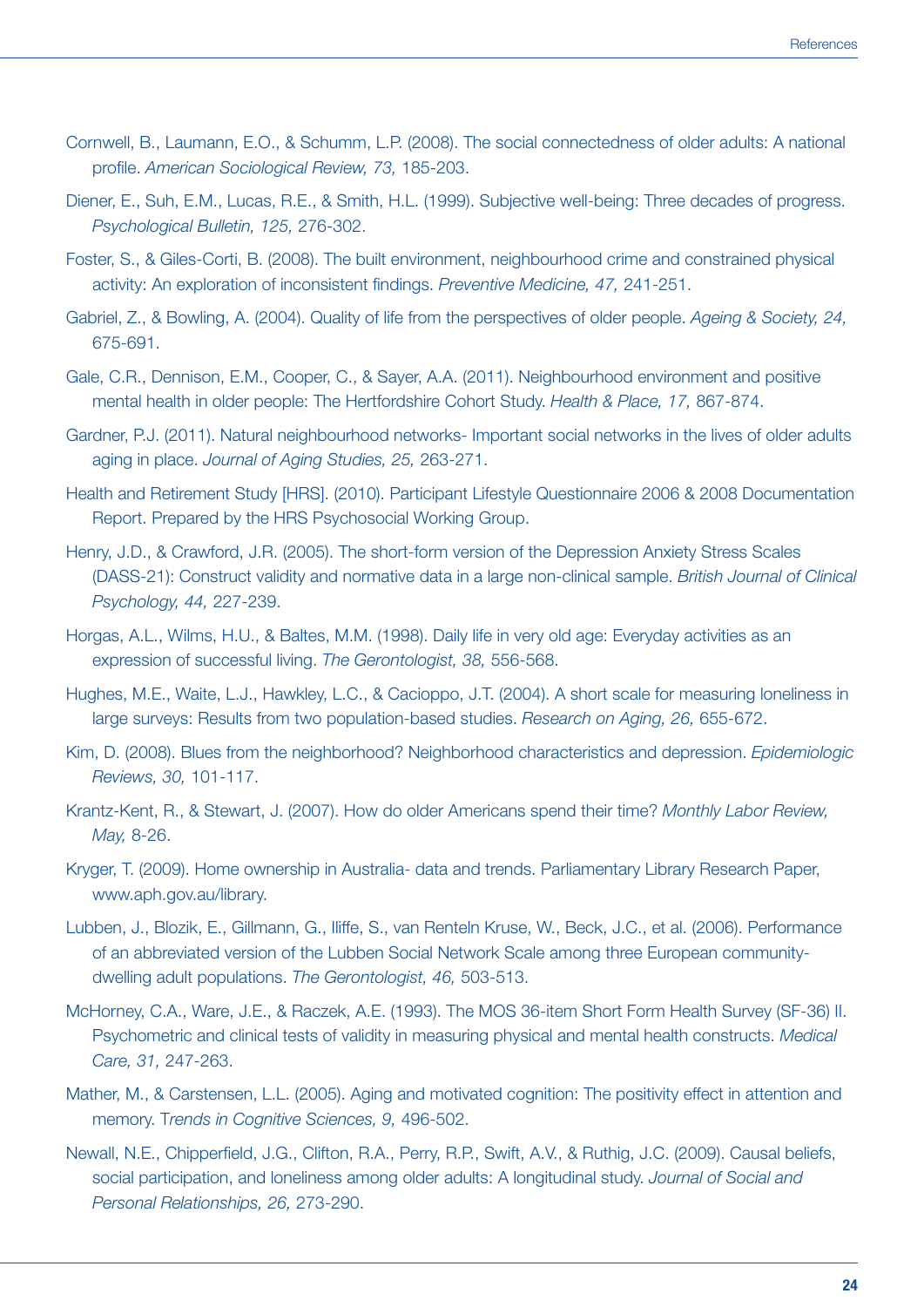- Qiu, W.Q., Dean, M., Liu, T., George, L., Gann, M., Cohen, J., et al. (2010). Physical and mental health of homebound older adults: An overlooked population. *Journal of the American Geriatrics Society, 58,* 2423-2428.
- Rantakokko, M., Mänty, M., Iwarsson, S., Törmäkangas, T., Leinonen, R., Heikkinen, E., & Rantanen, T. (2009). Fear of moving outdoors and development of outdoor walking difficulty in older people. *Journal of the American Geriatrics Society, 57,* 634-640.
- Reichstadt, J., Depp, C.A., Palinkas, L.A., Folsom, D.P., & Jeste, D.V. (2007). Building blocks of successful aging: A focus group study of older adults' perceived contributors to successful aging. *The American Journal of Geriatric Psychiatry, 15,* 194-201.
- Richard, L., Gauvin, L., Gosselin, C., & Laforest, S. (2008). Staying connected: Neighbourhood correlates of social participation among older adults living in an urban environment in Montreal, Quebec. *Health Promotion International, 24,* 46-57.
- Ross, C.E., & Mirowsky, J. (2008). Neighborhood socioeconomic status and health: Context or composition? City & Community, 7, 163-179.
- Ross, C.E., & Mirowsky, J. (2009). Neighborhood disorder, subjective alienation, and distress. *Journal of Health and Social Behavior, 50,* 49-64.
- Schofield, V., Davey, J.A., Keeling, S., & Parsons, M. (2006). Ageing in place. In J. Boston & J.A. Davey (Eds.), *Implications of population ageing: Opportunities and risks* (pp. 275-306). New Zealand: Victoria University of Wellington.
- Scott, S.B., Bergeman, C.S., Verney, A., Longenbaker, S., Marleey, M.A., & Bisconti, T.L. (2007). Social support in widowhood: A mixed methods study. *Journal of Mixed Methods Research, 1,* 242-266.
- Segerstrom, S.C., & Miller, G.E. (2004). Psychological stress and the human immune system: A metaanalytic study of 30 years of inquiry. *Psychological Bulletin, 130,* 601-630.
- Stafford, M., Gimeno, D., Marmot, M.G. (2008). Neighbourhood characteristics and trajectories of health functioning: A multilevel prospective analysis. *European Journal of Public Health, 18,* 604-610.
- Stenner, P., McFarquhar, T., & Bowling A. (2011). Older people and 'active ageing': Subjective aspects of ageing actively. *Journal of Health Psychology, 16,* 467-477.
- Subramanian, S.V., Kubzansky, L., Berkman, L., Fay, M., & Kawachi, I. (2006). Neighborhood effects on the self-rated health of elders: Uncovering the relative importance of structural and service-related neighborhood environments. *Journal of Gerontology, 61B,* S153-S160.
- Walker, R.B., & Hiller, J.E. (2007). Places and health: A qualitative study to explore how older women living alone perceive the social and physical dimensions of their neighbourhoods. *Social Science & Medicine, 65,* 1154-1165.
- Ware, J.E., & Sherbourne, C.D. (1992). The MOS 36-item Short Form Health Survey (SF-36) I. Conceptual framework and item selection. *Medical Care, 30,* 473-483.
- Webber, S.C., Porter, M.M., & Menec, V.H. (2010). Mobility in older adults: A comprehensive framework. *The Gerontologist, 50,* 443-450.
- Weden, M.M., Carpiano, R.M., Robert, S.A. (2008). Subjective and objective neighborhood characteristics and adult health. *Social Science & Medicine, 66,* 1256-1270.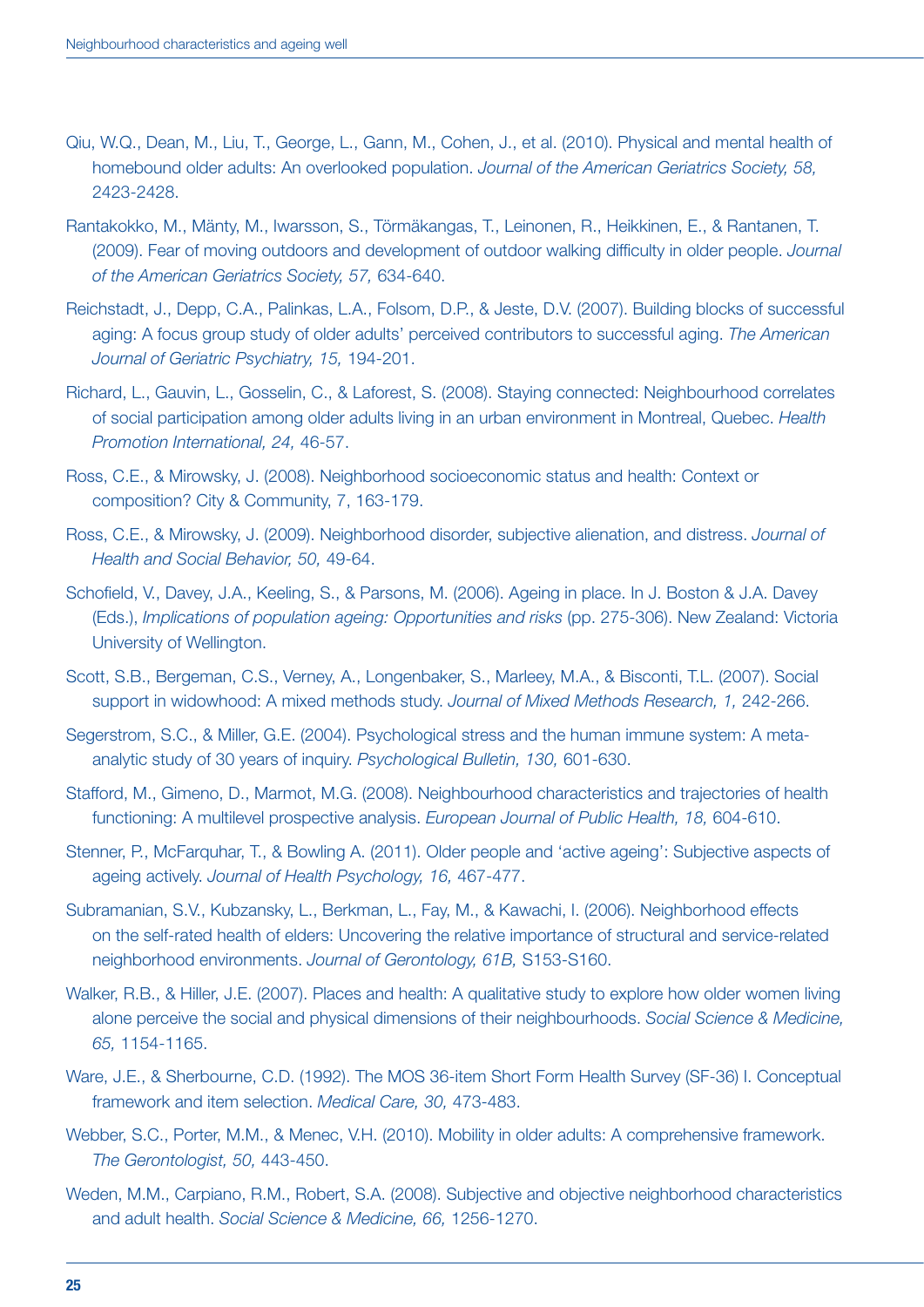- Wenger, G.C. (1997). Social networks and the prediction of elderly people at risk. *Aging & Mental Health, 1,* 311-320.
- Wilcox, S., Bopp, M., Oberrecht, L., Kammermann, S.K., & McElmurray, C.T. (2003). Psychosocial and perceived environmental correlates of physical activity in rural and older African American and white women. *Journal of Gerontology: Psychological Sciences, 58B,* P329-337.
- Yen, I.H., Michael, Y.L., & Perdue, L. (2009). Neighborhood environment in studies of health of older adults: A systematic review. *American Journal of Preventive Medicine, 37,* 455-463.
- Young, A.F., Russell, A., & Powers, J.R. (2004). The sense of belonging to a neighbourhood: Can it be measured and is it related to health and well being in older women? *Social Science & Medicine, 59,* 2627-2637.